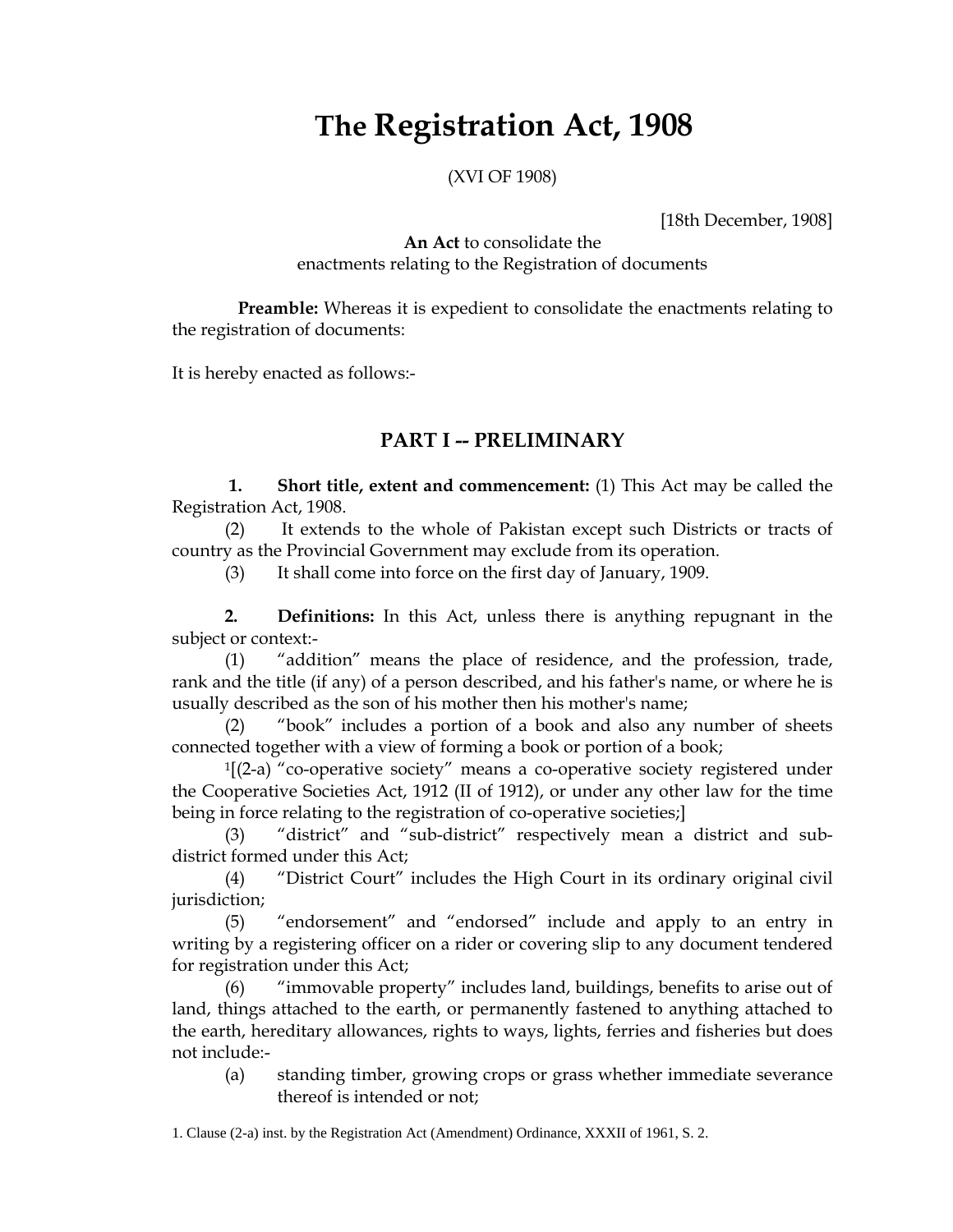- (b) fruit upon and juice in trees whether in existence or to grow in future; and
- (c) machinery embedded in or attached to the earth, when dealt with apart from the land;

(7) "lease" includes a counterpart, kabuliyat and an undertaking to cultivate or occupy;

(8) "minor" means a person who, according to the personal law to which he is subject, has not attained majority;

(9) "movable property" means property of every description, except immovable property; and

(10) "representative" includes the guardian of a minor and the committee or other legal curator of a lunatic or idiot.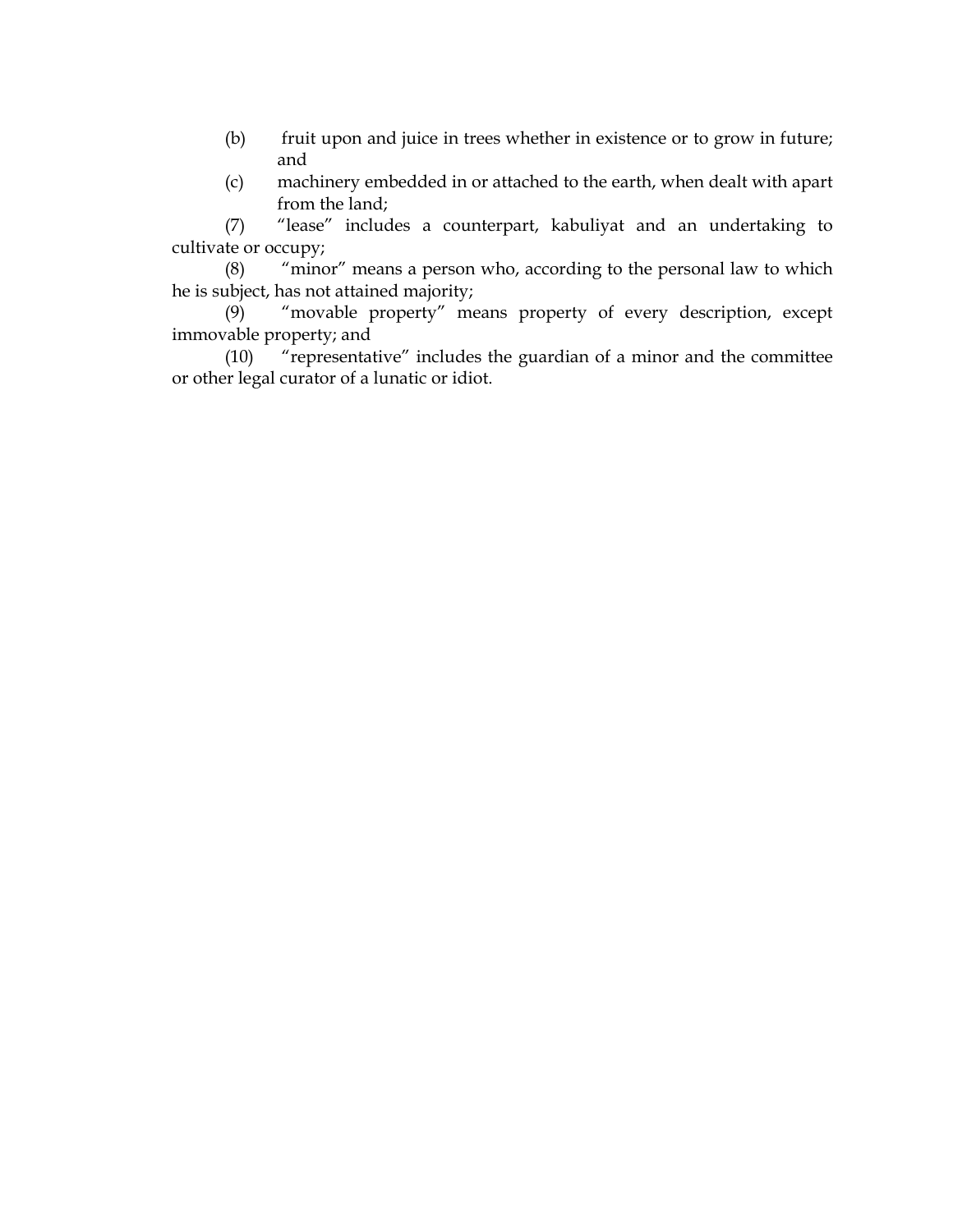## **PART II -- OF THE REGISTRATION ESTABLISHMENT**

 **3. Inspector-General of Registration:** (1) The Provincial Government shall appoint an officer to be the Inspector-General of Registration for the territories subject to such Government:

Provided that the Provincial Government may, instead of making such appointment, direct that all or any of the powers and duties hereinafter conferred and imposed upon the Inspector-General shall be exercised and performed by such officer or officers, and within such local limits, as the Provincial Government appoints in this behalf.

Any Inspector-General may hold simultaneously any other office in the service of the State.

**4. Branch Inspector-General of Sindh:** [Repealed by the A.O., 1937.]

**5. Districts and sub-districts:** (1) For the purposes of this Act, the Provincial Government shall form districts and sub-districts, and shall prescribe, and may alter, the limits of such districts and sub-districts.

(2) The district and sub-districts formed under this section, together with the limits thereof, and every alteration, of such limits, shall be notified in the official Gazette.

(3) Every such alteration shall take effect on such day after the date of the notification as is therein mentioned.

**6. Registrars and Sub-Registrars:** The Provincial Government may appoint such persons, whether public officers or not, as it thinks proper, to be Registrars of the several districts, and to be Sub-Registrars of the several subdistricts, formed as aforesaid, respectively.

**7. Offices of Registrar and Sub-Registrar:** (1) The Provincial Government shall establish in every district an office to be styled the office of the Registrar and in every sub-district an office or offices to be styled the office of the Sub-Registrar of the offices of the Joint Sub-Registrars.

(2) The Provincial Government may amalgamate with any office of a Registrar any office of a Sub-Registrar subordinate to such Registrar, and may authorize any Sub-Registrar whose office has been so amalgamated to exercise and perform, in addition to his own powers and duties, all or any of the powers and duties of the Registrar to whom he is subordinate:

Provided that no such authorization shall enable a Sub-Registrar to hear an appeal against an order passed by himself under this Act.

**8. Inspectors of Registration offices:** (1) The Provincial Government may also appoint officers, to be called inspectors of Registration-offices, and may prescribe the duties of such officers.

(2) Every such Inspector shall be subordinate to the Inspector-General.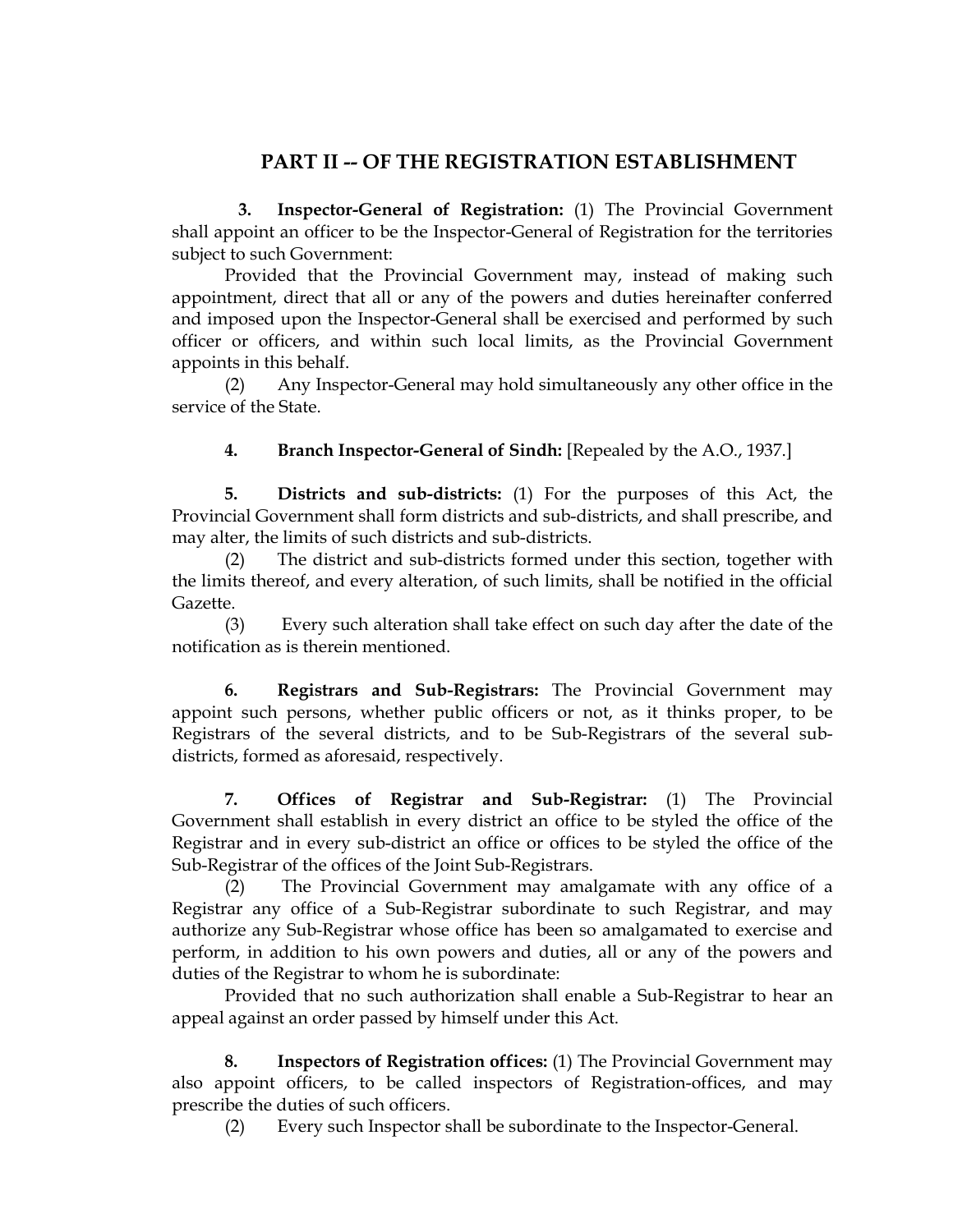**9. Military Cantonments may be declared sub-districts or districts:** [Repealed by Act, X of 1927, Section 3 and Schedule II.]

**10. Absence of Registrar or vacancy in his office:** (1) When any Registrar is absent otherwise than on duty in his district, or when his office is temporarily vacant, any person whom the Inspector-General appoints in this behalf, or, in default of such appointment, the Judge of the District Court within the local limits of whose jurisdiction the Registrar's office is situate, shall be the Registrar during such absence or until the Provincial Government fills up the vacancy.

(2) [Omitted by the A.O., 1949.]

**11. Absence of Registrar on duty in his district:** When any Registrar is absent from his office on duty in his district, he may appoint any Sub-Registrar or other person in his district to perform, during such absence, all the duties of a Registrar except those mentioned in Secs. 68 and 72.

**12. Absence of Sub-Registrar or vacancy in his office:** When any Sub-Registrar is absent, or when his office is temporarily vacant, any person whom the Registrar of the district appoints in this behalf shall be Sub-Registrar during such absence, or until the vacancy is filled up.

**13. Report to Provincial Government of appointments under Sections 10, 11 and 12:** (1) All appointments made under Section 10, Section 11 or Section 12 shall be reported to the Provincial Government by the Inspector-General.

(2) Such report shall be either special or general as the Provincial Government directs.

#### **14. Establishments of registering officers:** [Sub-section (1) omitted.]

(2) The Provincial Government may allow proper, establishments for the several offices under this Act.

**15. Seal of registering officers:** The several Registrars and Sub-Registrars shall use a seal bearing the following inscription in English and in such other language as the Provincial Government direct;- "The seal of the Registrar (or of the Sub-Registrar) of."

**16. Register-books and fire-proof boxes;** (1) The Provincial Government shall provide for the office of every registering officer the books necessary for the purposes of this Act.

(2) The books so provided shall contain the forms from time to time prescribed by the Inspector-General with the sanction of the Provincial Government, and the pages of such books shall be consecutively numbered in print, and the number of pages in each book shall be certified on the title-page by the officer by whom such books are issued.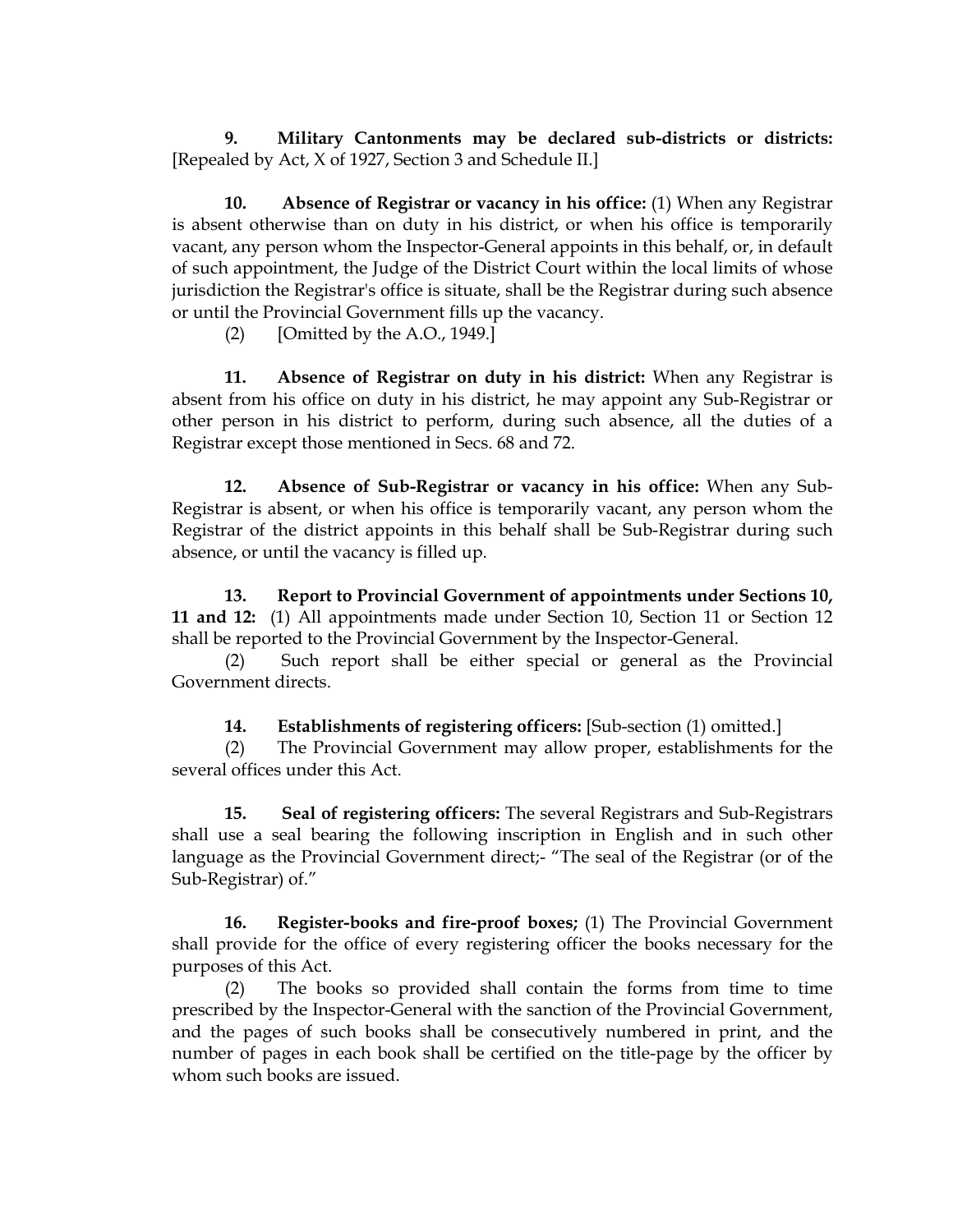(3) The Provincial Government shall supply the office of every Registrar with a fire-proof box, and shall in each district make suitable provision for the safe custody of the records connected with the registration of documents in such district.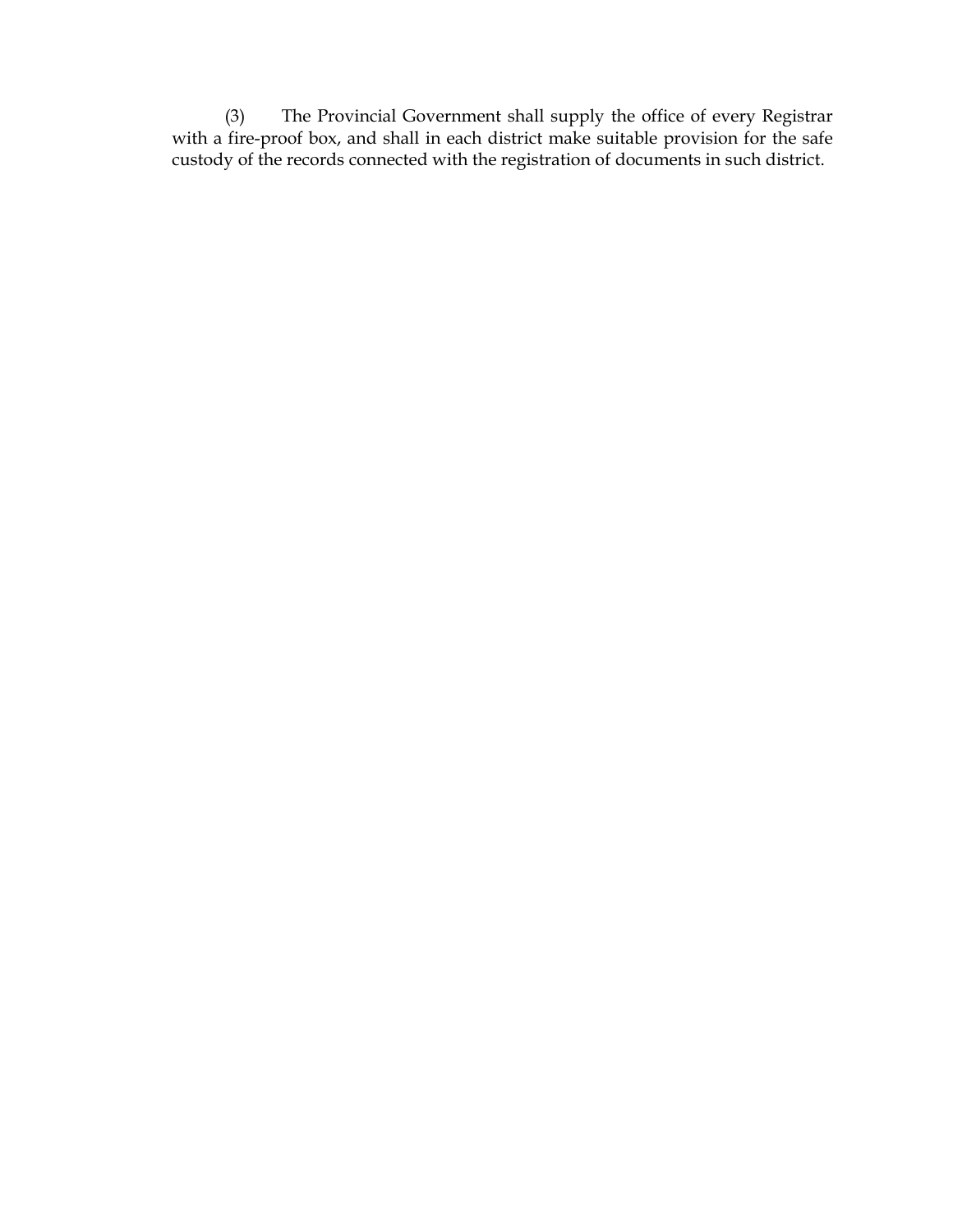## **PART III -- OF REGISTRABLE DOCUMENTS**

 **17. Documents of which registration is compulsory:** (1) The following documents shall be registered, if the property to which they relate is situate in a district in which, and if they have been executed on or after the date on which. Act No. XVI of 1864, or the Registration Act, 1886, or the Registration Act, 1871 or the Registration Act, 1877, or this Act came or comes into force, namely: -

- (a) instruments of gift of immovable property ;
- (b) other non-testamentary instruments which purport or operate to create declare, assign, limit or extinguish, whether in present or in future, any right, title or interest, whether vested or contingent of the value of one hundred rupees and upwards, to or in immovable property; **Explanation:** In the case of an assignment of a mortgage the consideration for the deed of assignment shall be deemed to be the
- value for Registration; (c) non-testamentary instruments (other than the acknowledgement of a receipt or payment made in respect of any transaction to which an instrument registered under clause (a) relates) which acknowledge the receipt or payment of any consideration on account of the creation, declaration, assignment, limitation or extinction of any such right, title or interest;
- (d) leases of immovable property from year to year, or for any term exceeding one year, or reserving a yearly rent; and
- (e) non-testamentary instruments transferring or assigning any decree or order of a Court or any award when such decree or order or award purports or operates to create, declare, assign, limit or extinguish, whether in present or in future, any right, title or interest, whether vested or contingent, of the value of one hundred rupees and upwards, to or in immovable property:

Provided that the Provincial Government may, by order published in the official Gazette, exempt from the operation of this sub-section any leases executed in any district, or part of a district, the terms granted by which do not exceed five years and the annual rents reserved by which do not exceed fifty rupees.

- (2) Nothing in clauses (b) and (c) of sub-section (1) applies to:-
	- (i) any composition deed; or
	- (ii) any instrument relating to shares in a Joint Stock Company, notwithstanding that the assets of such Company consist in whole or in part of immovable property; or
	- (iii) any debenture issued by any such Company and not creating, declaring, assigning, limiting, or extinguishing any right, title or interest, to or in immovable property except in so far as it entitles the holder to the security afforded by a registered instrument whereby the Company has mortgaged, conveyed or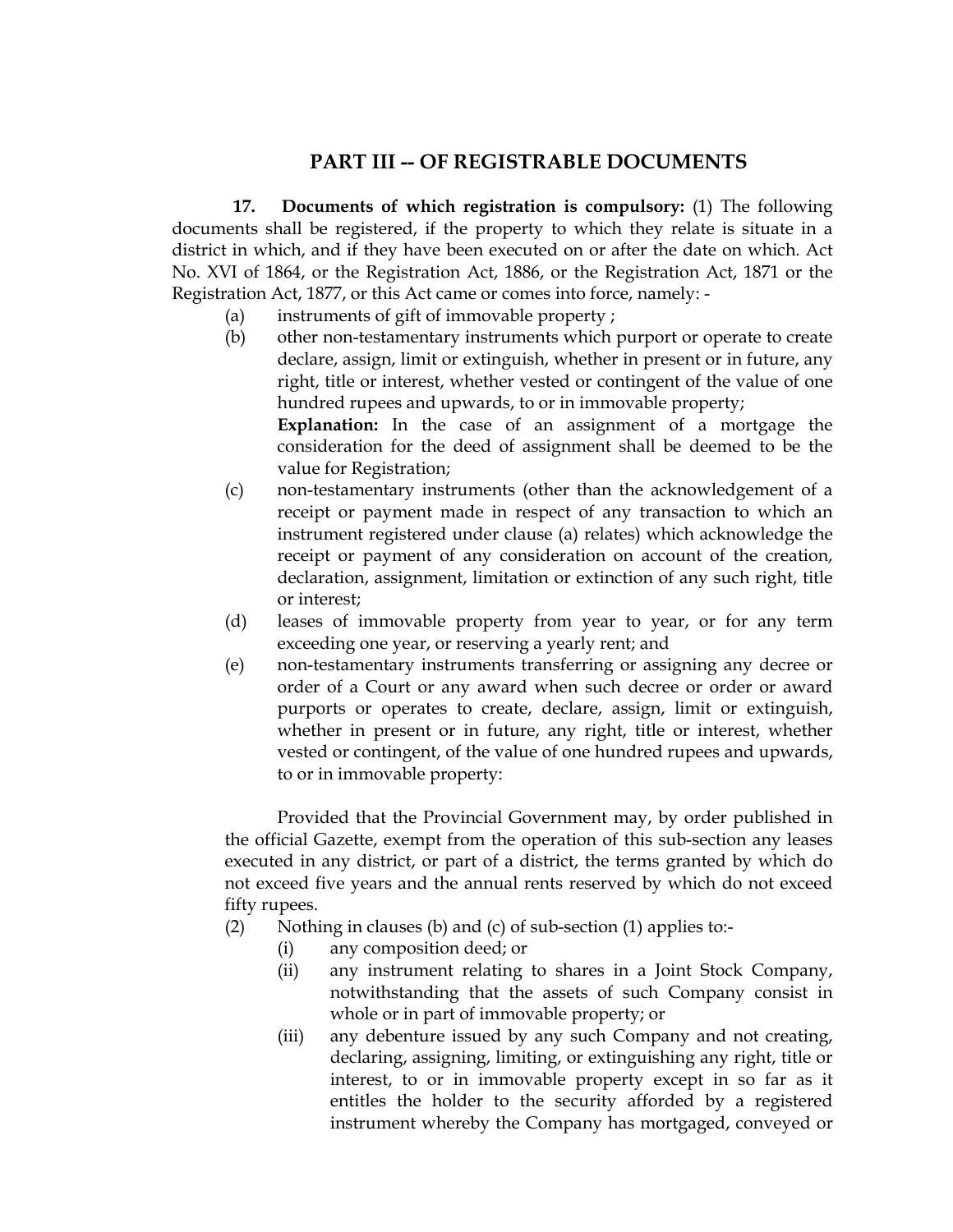otherwise transferred the whole or part of its immovable property or any interest therein to trustees upon trust for the benefit of the holders of such debentures; or

- (iv) any endorsement upon or transfer of any debenture issued by any such Company; or
- (v) any document not itself creating, declaring, assigning, limit or extinguishing any right, title or interest of the value of one hundred rupees and upwards to or in immovable property, but merely creating a right to obtain another document which will, when executed, create, declare, assign, limit or extinguish any such right, title or interest; or
- (vi) any decree or order of a Court except a decree or order expressed to be made on a compromise and comprising immovable property other than that which is the subject-matter of the suit or proceeding; or
- (vii) any grant of immovable property by the Government; or
- (viii) any instrument of partition made by a Revenue Officer; or
- (ix) any order granting a loan or instrument of collateral security granted under the Land Improvement Loans Act, 1883; or
- (x) Any order granting a loan under the Agriculturists Act, 1958 (Act XVII of 1958) the Agricultural Development Bank Ordinance, 1961 (Ordinance IV of 1961), or under any other law for the time being in force relating to the advancement of loans for agricultural purpose, or any instrument under which a loan is granted by a cooperative society for any such purpose, or any instrument, or any instrument made for securing the repayment of a loan so granted; or
- (xi) any endorsement on a mortgage deed acknowledging the payment of the whole or any part of the mortgage money, and any other receipt for payment of money due under a mortgage; or
- (xii) any certificate of sale granted to the purchaser of any property sold by public auction by a Civil or Revenue Officer; or
- (xiii) any counterpart of a lease, where the lease corresponding thereto has itself been registered.

**Explanation:** A document purporting or operating to effect a contract for the sale of immovable property shall not be deemed to require or ever to have required registration by reason only of the fact that such document contains a recital of the payment of any earnestmoney or of the whole or any part of the purchase-money.

(3) Authorities to adopt a son, executed after the first day of January, 1872, and not conferred by a will, shall also be registered.

**18. Documents of which registration is optional:** Any document not required to be registered under Section 17 may also be registered under this Act.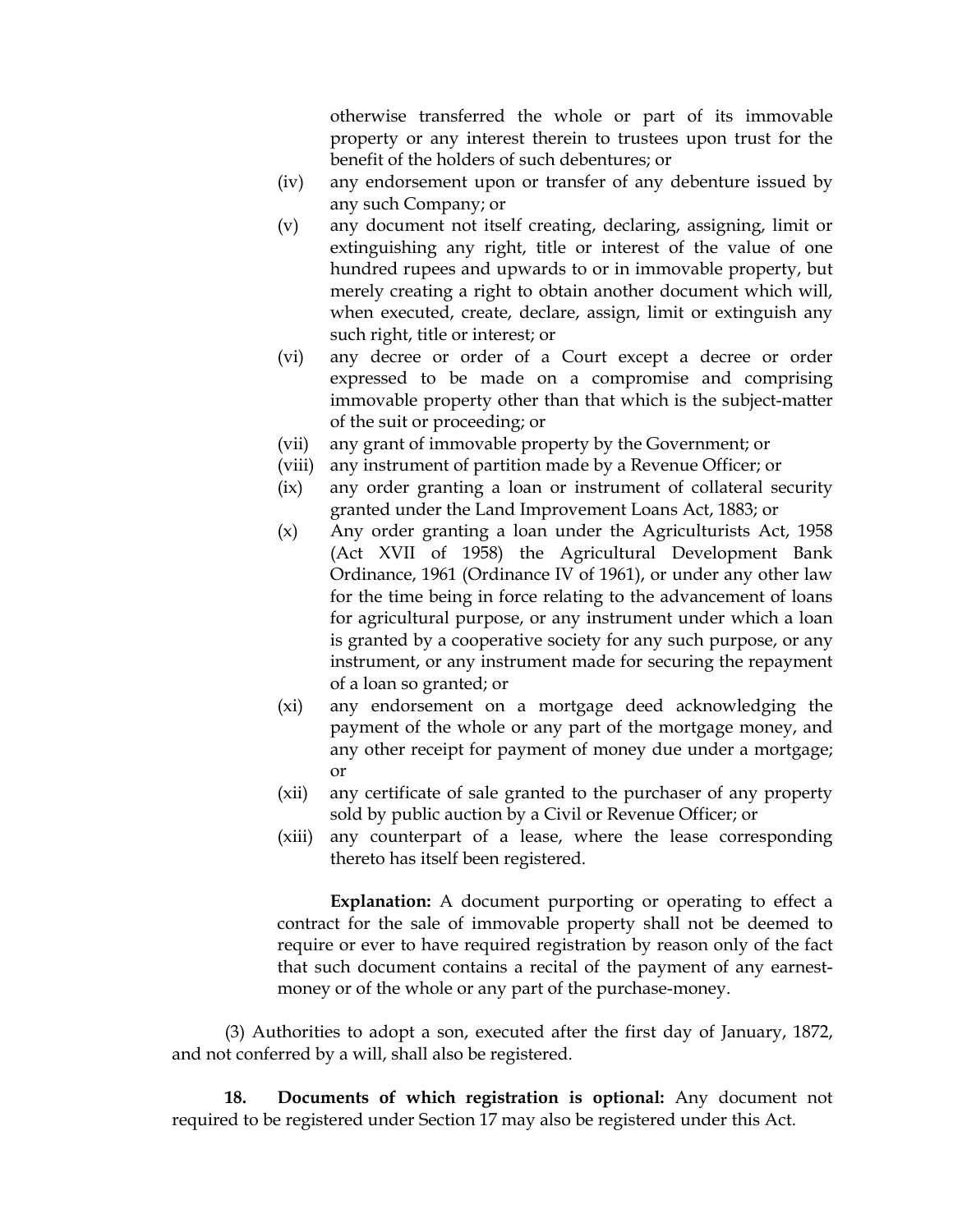**19. Document in language not understood by registering officer:** If any document duly presented for registration be in a language which the registering officer does not understand, and which is not, commonly used in the district, he shall refuse to register the document, unless it be accompanied by a true translation into a language commonly used in the district and also by a true copy.

**20. Documents containing interlineations, blanks, erasures, or alterations:** (1) The registering officer may in his discretion refuse to accept for registration any document in which any interlinesation, blank, erasure or alteration appears, unless the persons executing the document attest with their signatures or initials such interlineation, blank, ersure or alteration.

(2) If a registering officer registers any such document, he shall, at the time of registering the same make a note in the register of such interlineation, blank, erasure or alteration.

**21. Description of property and maps or plans:** (1) No non-testamentary document relating to immovable property shall be accepted for registration unless it contains a description of such property sufficient to identify the same.

(2) Houses in towns shall be described as situate on the north or other side of the street or road (which should be specified) to which they front, and by their existing and former occupancies, and by their numbers if the houses in such street or road are numbered.

(3) Other houses and lands shall be described by their name, if any, and as being in the territorial division in which they are situate, and by their superficial contents, the roads and other properties on which they abut, and their existing occupancies, and also whenever it is practicable, by reference to a Government map or survey.

(4) No non-testamentary document containing a map or plan of any property comprised therein shall be accepted for registration unless it is accompanied by a true copy of the map or, plan, or, in case such property is situate in several districts, by such number of true copies of the map or plan as are equal to the number of such districts.

**22. Description of houses and land by reference to Government maps or surveys:** (1) Where it is, in the opinion of the Provincial Government, practicable to describe houses, not being houses in towns, and lands by reference to a Government map or survey, the Provincial Government may, by rule made under this Act, require that such houses and lands as aforesaid shall, for the purposes of Sec. 21, be so described.

(2) Save as otherwise provided by any rule made under sub-section (1), failure to comply with the provisions of Section 21, sub-section (2) or sub-section (3), shall not disentitle a document to be registered if the description of the property to which it relates in sufficient to identify that property.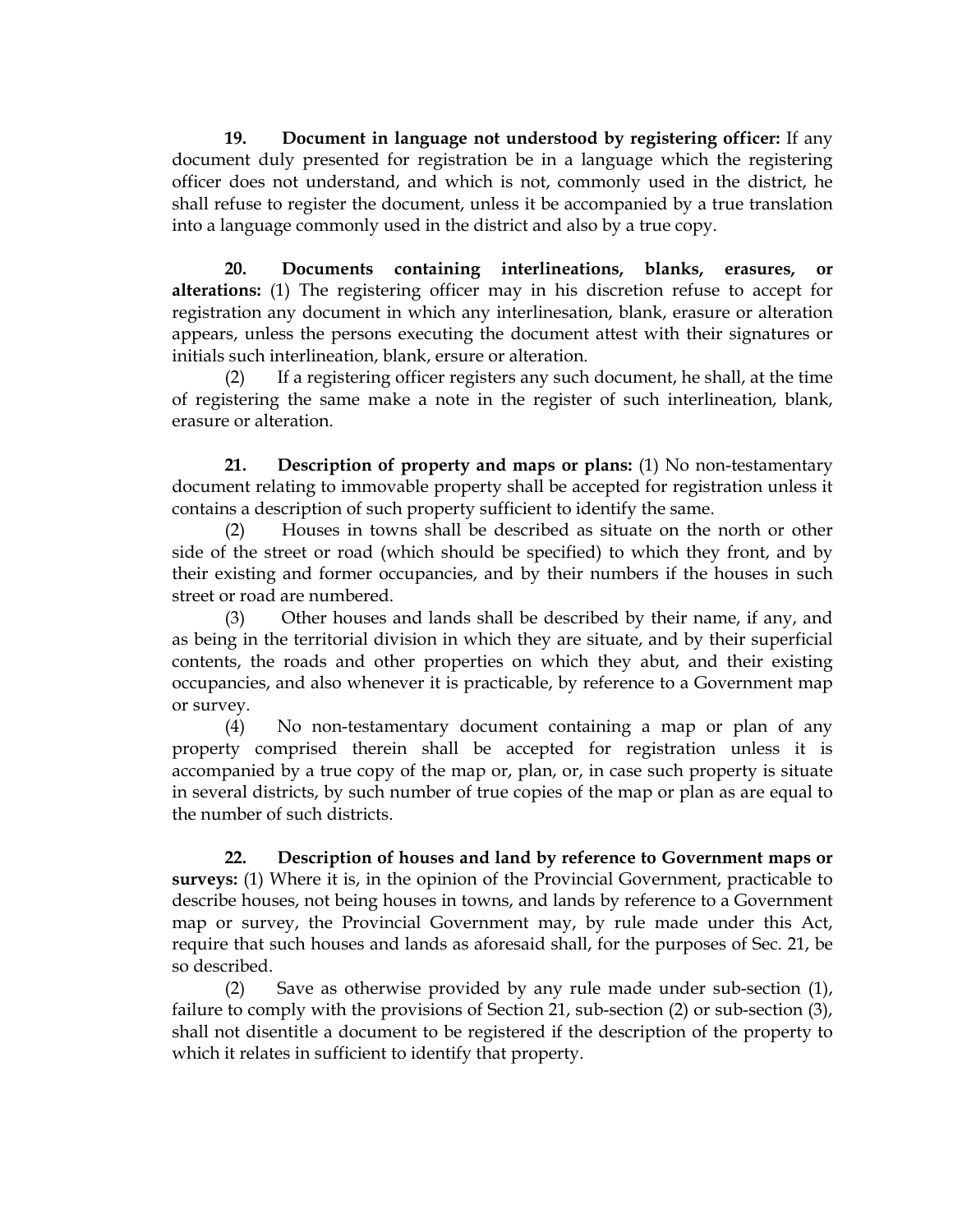#### **PART IV – OF THE TIME OF PRESENTATION**

 **23. Time for presenting documents:** Subject to the provisions contained in Sections 24, 25 and 26, no document other than a will shall be accepted for registration unless presented for that purpose to the proper officer within four months from the date of its execution:

Provided that a copy of a decree or order may be presented within four months from the day on which the decree or order was made, or, where it is appealable, within four months from the day on which it becomes final.

**1[23-A. Registration of certain documents:** Notwithstanding anything to the contrary contained in this Act, if in any case a document requiring registration has been accepted for registration by a Registrar or Sub-Registrar from a person not duly empowered to present the same, and has been registered, any person claiming under such document may, within four months from his first becoming aware that the registration of such document is invalid, present such document or cause the same to be presented, in accordance with the Provisions of Part VI for re-registration in the office of the Registrar of the district in which the document was originally registered; and upon the Registrar being satisfied that the document was so accepted for registration from a person not duly empowered to present the same, he shall proceed to the re-registration of the document as if it had not been previously registered, and as if such presentation for re-registration was a presentation for registration made within the time allowed therefore under Part IV, and all the provisions of this Act, as to registration of documents, shall apply to such reregistration; and such document, if duly reregistered in accordance with the provisions of this section, shall be deemed to have been duly registered for all purposes from the date of its original registration:

Provided that, within three months from the twelfth day of September, 1917, any person claiming under a document to which this section applies may present the same or cause the same to be presented for re-registration in accordance with this section, whatever may have been the time when he first became aware that the registration of the document was invalid.]

**24. Documents executed by several persons at different times:** Where there are several persons executing a document at different times, such document may be presented for registration and re-registration within four months from the date of each execution.

**25. Provision where delay in presentation is unavoidable:** (1) If, owing to urgent necessity or unavoidable accident, any document executed, or copy of a decree or order made, in Pakistan is not presented for registration till after the expiration of the time hereinbefore prescribed in that behalf, the Registrar, in cases where the delay in presentation does not exceed four months, may direct that, on payment of a fine not exceeding ten times the amount of the proper registration fee, such document shall be accepted for registration.

<sup>1.</sup> Section 23-A inst. by the Registration (Amendment) Act, XV of 1917, Section 2.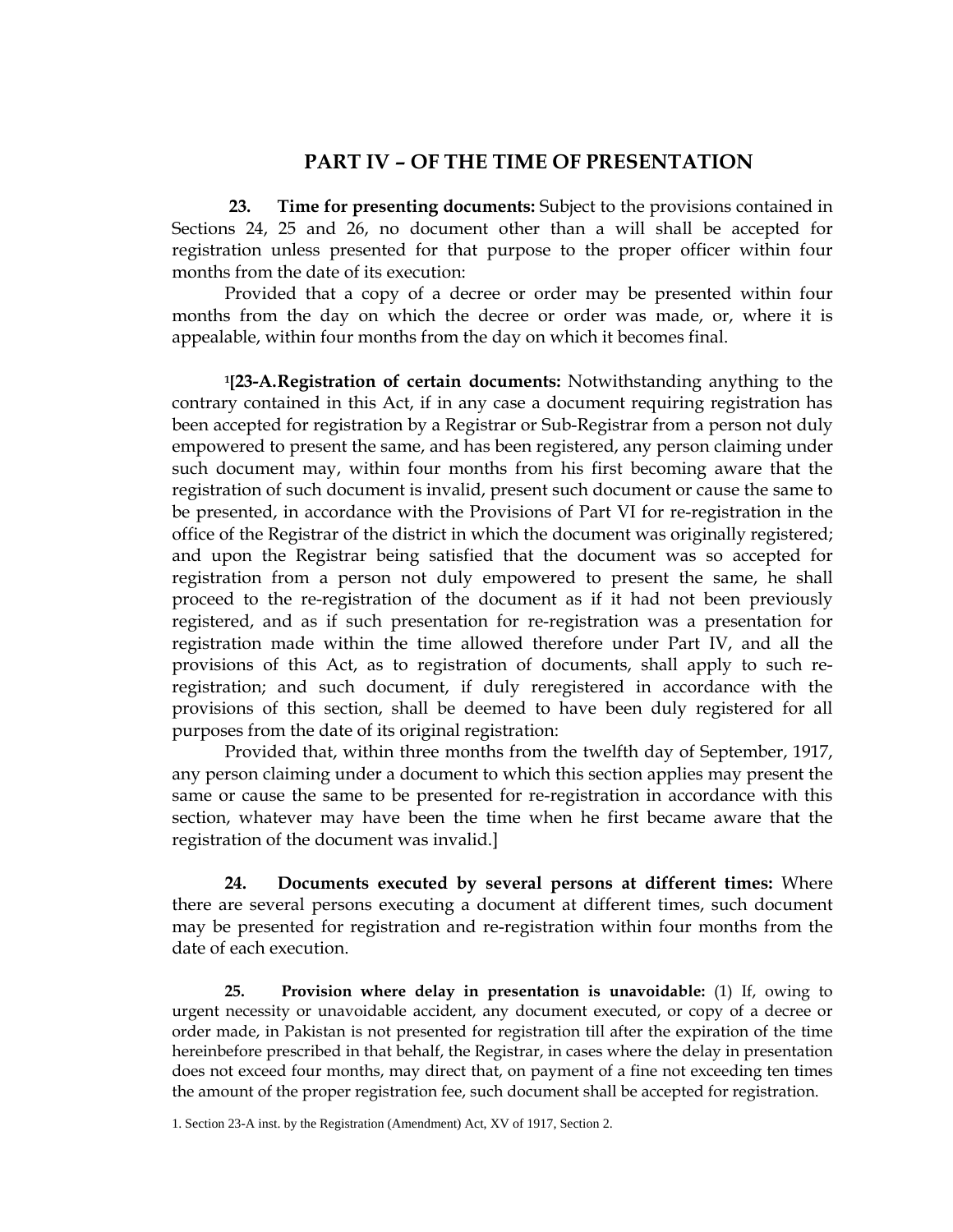(2) Any application for such direction may be lodged with a Sub-Registrar, who shall forthwith forward it to the Registrar to whom he is subordinate.

**26. Documents executed out of the Provinces, etc.:** When a document purporting to have been executed by all or any of the parties out of Pakistan is not presented for registration till after the expiration of the time hereinbefore prescribed in that behalf, the registration officer, if satisfied:-

- (a) that the instrument was so executed; and
- (b) that it has been presented for registration within four months after its arrival in Pakistan

may, on payment of the proper registration fee, accept such document for registration.

**27. Wills may be presented or deposited at any time:** A Will may at any time be presented for registration or deposited in manner hereinafter provided.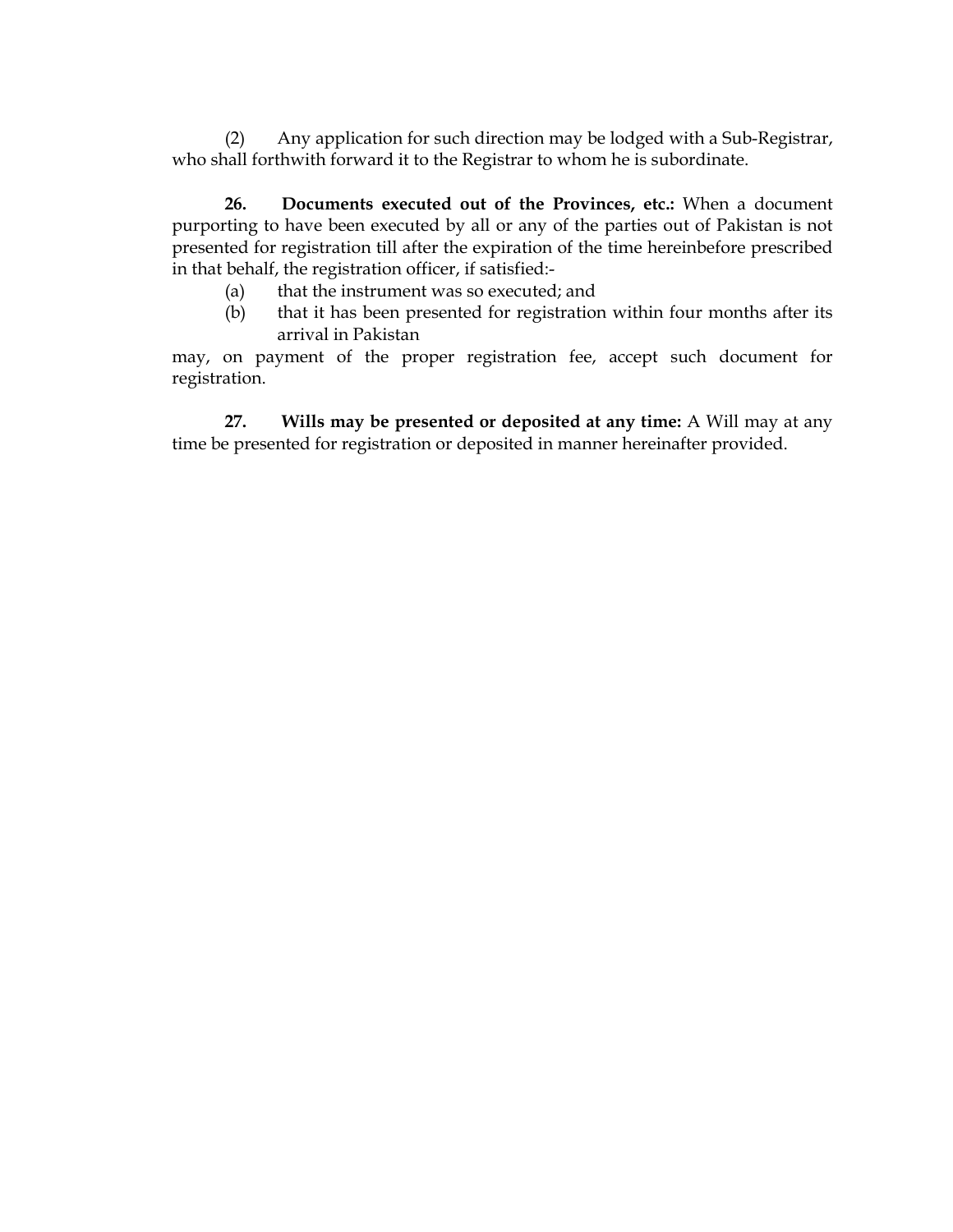## **PART V—OF THE PLACE OF REGISTRATION**

 **28. Place for registering documents relating to land:** (1) Save as in this Part otherwise provided, every document mentioned in Section 17, sub-section (1), clauses (a), (b), (c), (d) and (e), Section 17, sub-section  $(2)$ , and Section 18, in so far as such document affects immovable property, shall be presented for registration in the office of a Sub-Registrar within whose sub-district the whole or some portion of the property to which such document relates is situate.

- (2) Notwithstanding anything contained in sub-section (1):-
- (a) after a document is registered, no party thereto shall be entitled to question the validity of its registration on the ground that the property which purported to give jurisdiction to the Sub-Registrar to register it either did not exist or was fictitious or insignificant or was not intended to be conveyed; and
- (b) a document the registration of which is secured by the inclusion of a non-existent, fictitious, or insignificant portion or item shall not in any manner affect the rights of a person who was not a part thereto and acquired rights in the property without notice of the transaction to which such document relates.

**29. Place for registering other documents:** (1) Every document not being a document referred to in Section 28 or a copy of decree or order, may be presented for registration either in the office of the Sub-Registrar in whose sub-district the document was executed, or in the office of any other Sub-Registrar under the Provincial Government at which all the persons executing and claiming under the document desire the same to be registered.

(2) A copy of a decree or order may be presented for registration in the office of the Sub-Registrar in whose sub-district the original decree or order was made, or, where the decree or order does not affect immovable property, in the office of any other Sub-Registrar under the Provincial Government at which all the persons claiming under the decree or order desire the copy to be registered.

**30. Registration by Registrars in certain cases:** (1) Any Registrar may in his discretion receive and register any document which might be registered by any Sub-Registrar subordinate to him.

(2) Notwithstanding anything contained in Section 28 any Registrar may receive and register any document without regard to the situation in any part of Pakistan of the property to which the document relates if he is satisfied that there is sufficient cause for doing so.

**31. Registration or acceptance for deposit at private residence:** The presentation, registration or deposit of documents under this Act shall ordinarily be made only at the office of the officer authorized to accept the same for registration or deposit: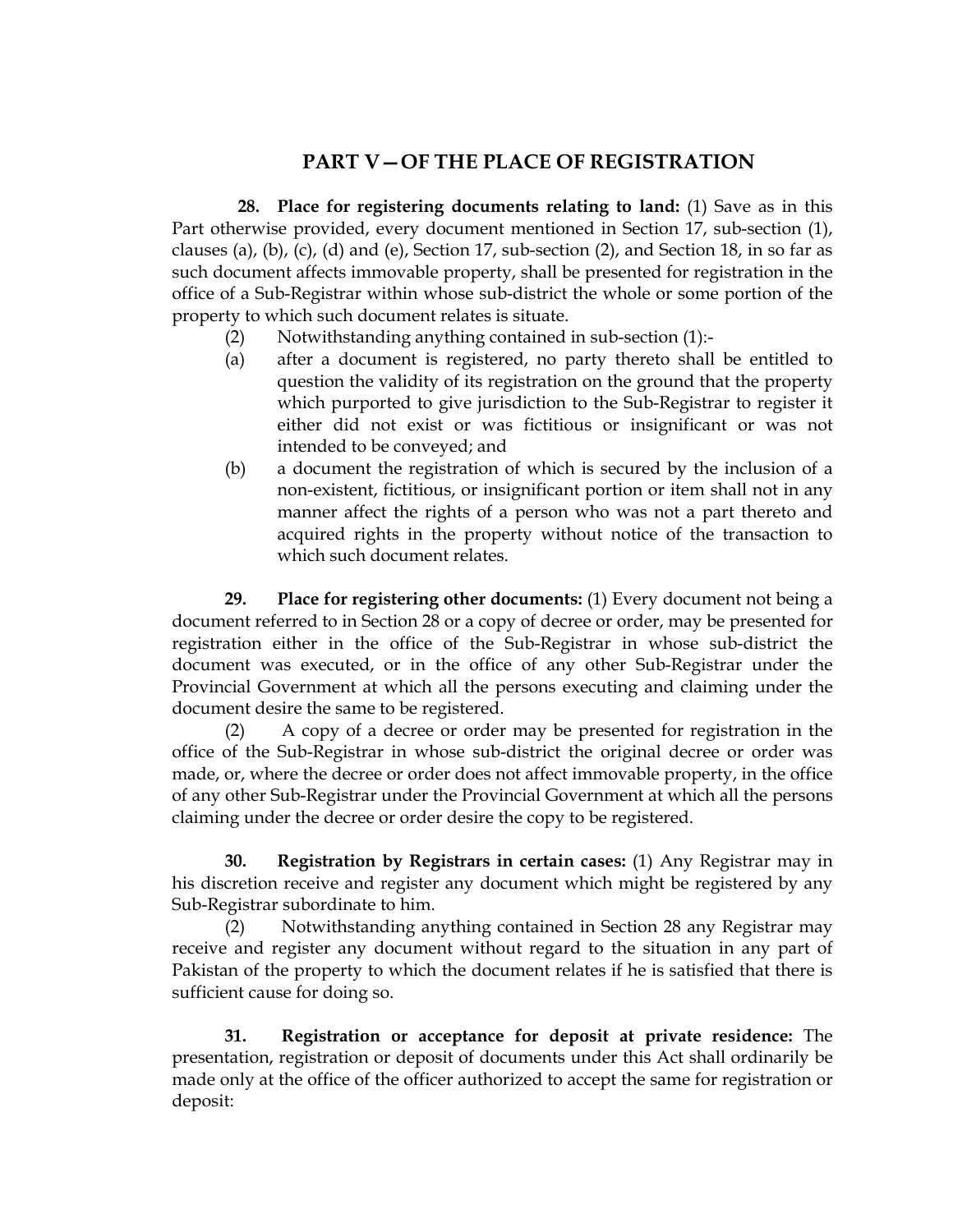Provided that such officer may on special cause being shown attend at the residence of any person desiring to present a document for registration or to deposit a Will, and accept for registration or deposit such document or Will.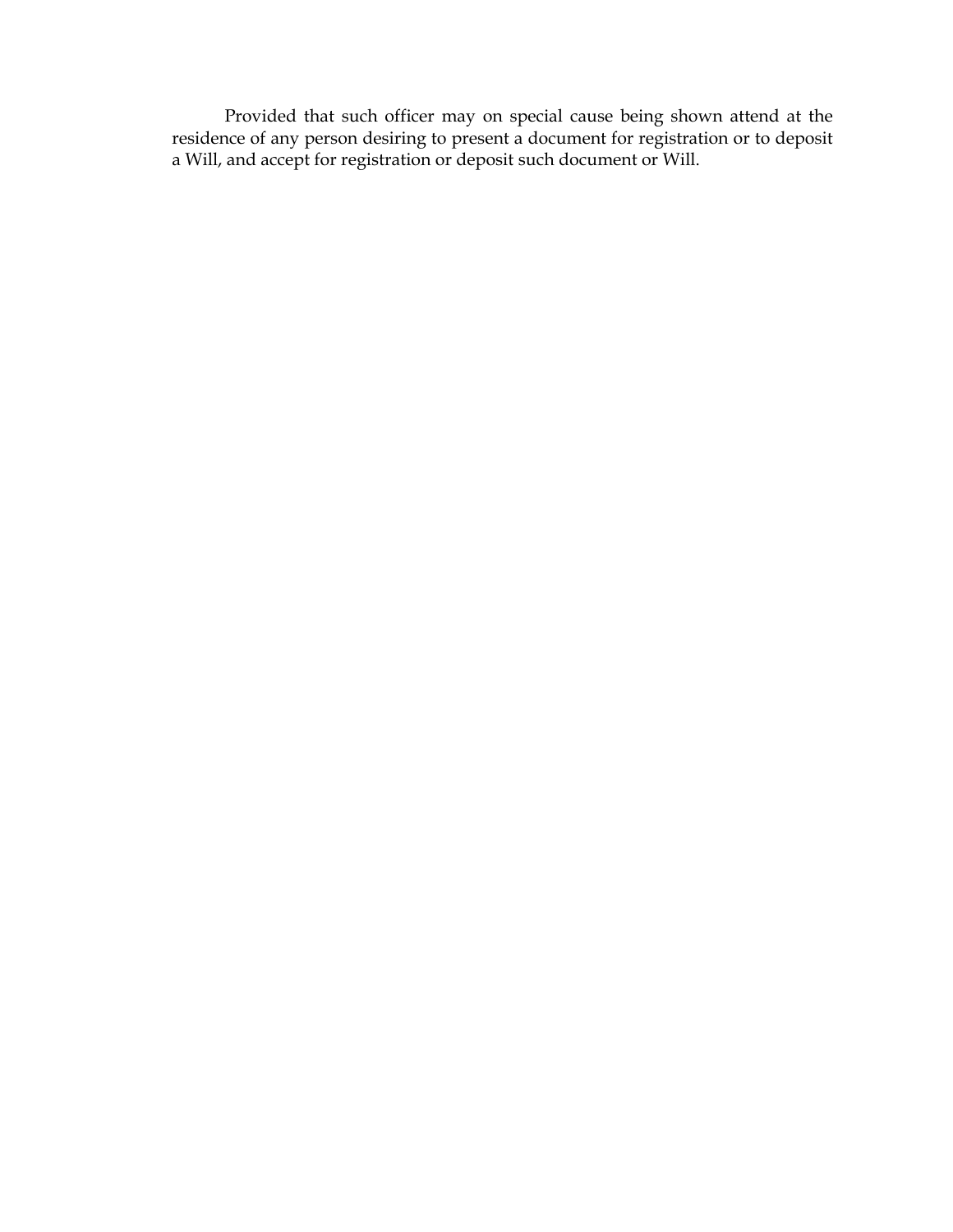## **PART VI**—**OF PRESENTING DOCUMENTS FOR REGISTRATION**

 **32. Persons to present document for registration:** Except in the cases mentioned in Section 89, every document to be registered under this Act, whether such registration be compulsory or optional, shall be presented:-

- (a) by some person executing or claiming under the same, or, in the case of a copy of a decree or order, claiming under the decree or order; or
- (b) by the representative or assign of such person; or
- (c) by the agent of such person, representative or assign, duly authorised by power-of-attorney executed and authenticated in manner hereinafter mentioned.

**33. Powers-of-attorney recognizable for purposes of Section 32:** (1) For the purposes of Section 32, the following power-of-attorney shall alone be recognised, namely:-

- (a) if the principal at the time of executing the power-of-attorney resides in any part of Pakistan in which this Act is for the time being in force, a power-of-attorney executed before and authenticated by the Registrar or Sub-Registrar within whose district or sub-district the principal resides;
- (b) if the principal at the time aforesaid resides in any other part of Pakistan a power-of-attorney executed before and authenticated by any Magistrate;
- (c) if the principal at the time aforesaid does not reside in Pakistan, powerof-attorney executed before and authenticated by a Notary Public or any Court, Judge, Magistrate, Pakistan Consul or Vice-Consul, or representative of the Federal Government:

Provided that the following persons shall not be required to attend at any registration-officer or Court for the purpose of executing any such power-ofattorney as is mentioned in clauses (a) and (b) of this section, namely: -

- (i) persons who by reason of bodily infirmity are unable without risk or serious inconvenience so to attend;
- (ii) persons who are in jail under civil or criminal process; and
- (iii) persons exempt by law from personal appearance in Court.

(2) In the case of every such person the Registrar or Sub-Registrar or Magistrate, as the case may be, if satisfied that the power-of-attorney has been voluntarily executed by the person purporting to be the principal, may attest the same without requiring his personal attendance at the office or Court aforesaid.

(3) To obtain evidence as to the voluntary nature of the execution, the Registrar of Sub-Registrar or Magistrate may either himself go to the house of the person/purporting to be the principal, or the jail in which he is confined, and examine him, or issue a commission for his examination.

(4) Any power-of-attorney mentioned in this section may be proved by the production of it without further proof when it purports on the face of it to have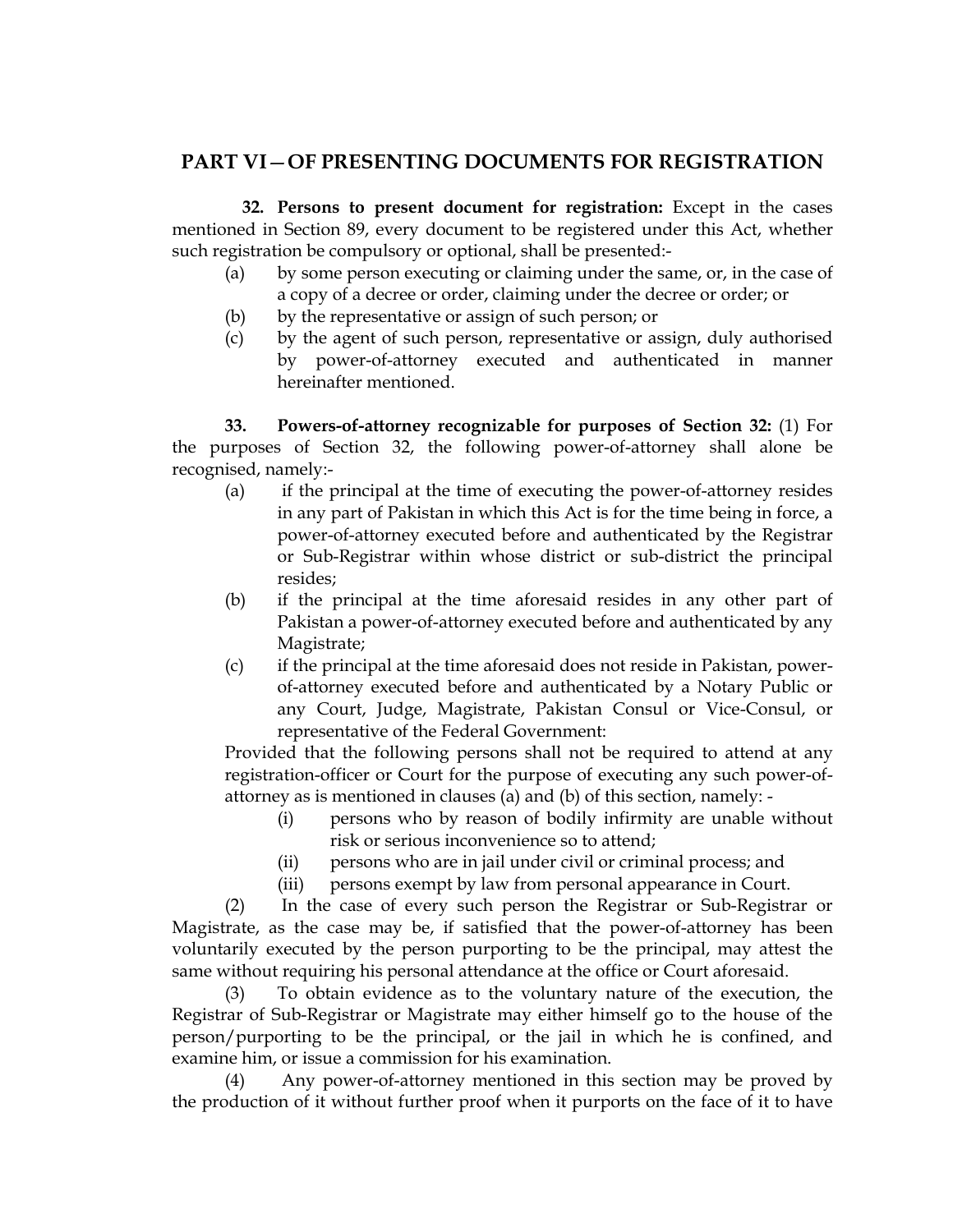been executed before an authenticated by the person or Court hereinbefore mentioned in that behalf.

**34. Enquiry before registration by registering officer:** (1) Subject to the provisions contained in this Part and in Sections 41, 43, 45, 69, 75, 77, 88 and 89, no document shall be registered under this Act, unless the person executing such document, or their representatives, assigns or agents authorized as aforesaid, appear before the registering officer within the time allowed for presentation under Sections 23, 24, 25 and 26:

Provided that, if owing to urgent necessity or unavoidable accident all such persons do not so appear, the Registrar in cases where the delay in appearing does not exceed four months, may direct that on payment of a fine not exceeding ten times the amount of the proper registration-fee, in addition to the fine, if any, payable under Section 25, the document may be registered.

(2) Appearances under sub-section (1) may be simultaneous or at different times.

- (3) The registering officer shall thereupon:-
- (a) enquire whether or not such document was executed by the persons by whom it purports to have been executed;
- (b) satisfy himself as to the identity of the persons appearing before him and alleging that they have executed the document; and
- (c) in the case of any person appearing as a representative, assign or agent, satisfy himself of the right of such person so to appear.
- (4) Any application for a direction under the proviso to sub-section (1) may be lodged with the Sub-Registrar, who shall forthwith forward it to the Registrar to whom he is subordinate.
- (5) Nothing in this section applies to copies of decrees or orders.

**35. Procedure on admission and denial of execution respectively:**(1)(a)If all the persons executing the document appear personally before the registering officer and are personally known to him, or if he be otherwise satisfied that they are the persons they represent themselves to be, and if they all admit the execution of the document; or

- (b) if in the case of any person appearing by a representative, assign or agent, such representative, assign or agent admit the execution; or
- (c) if the person executing the document is dead, and his representative or assign appears before the registering officer and admits the execution,

the registering officer shall register the document as directed in Sections 58 to 61, inclusive.

- (2) The registering officer may, in order to satisfy himself that the persons appearing before him are the persons they represent themselves to be; or for any other purpose contemplated by this Act, examine any one present in his office.
- (3) (a) If any person by whom the document purports to be executed denies its execution; or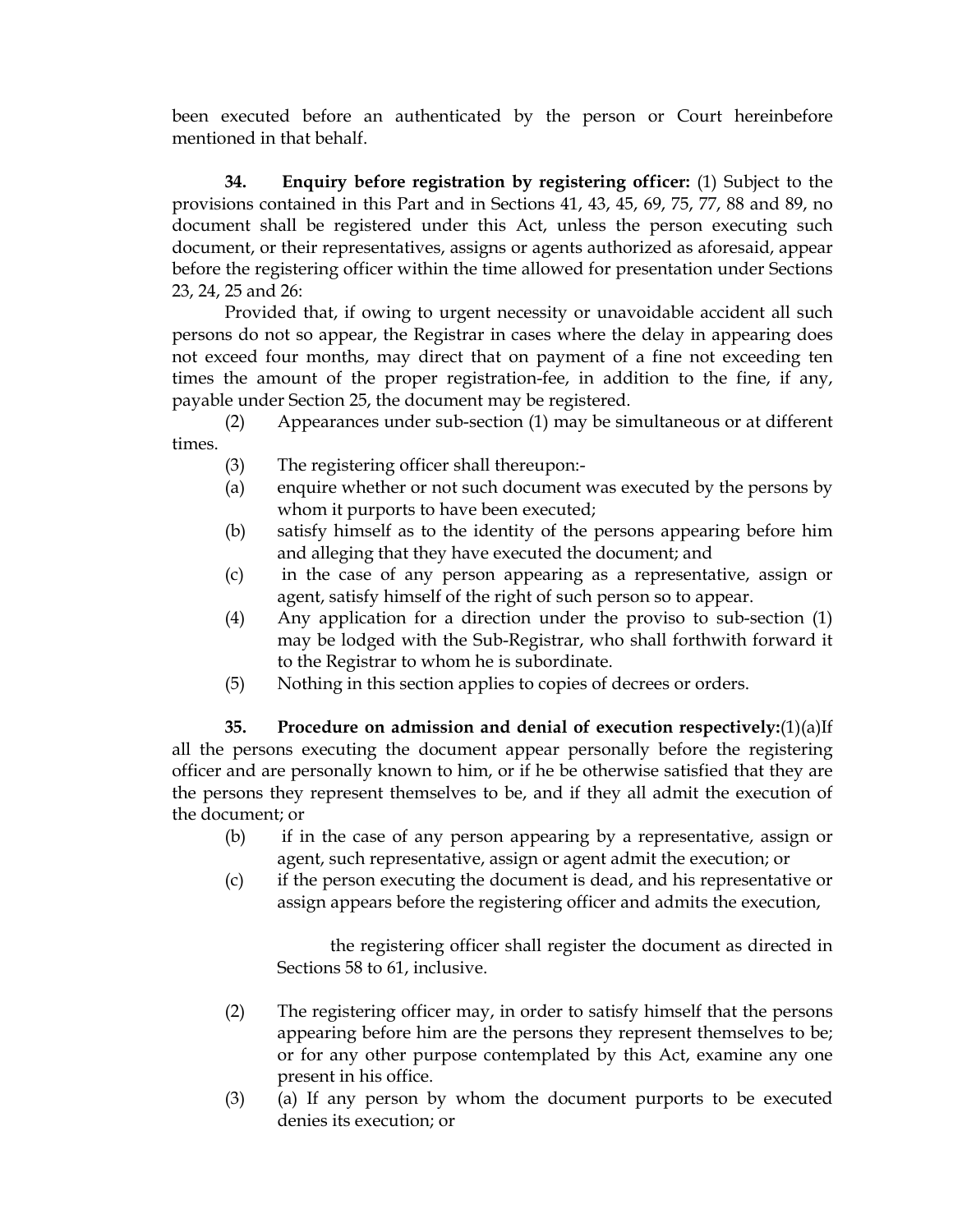- (b) if any such person appears to the registering officer to be a minor, an idiot or a lunatic; or
- (c) if any person by whom the document purports to be executed is dead, and his representative or assign denies its execution;

the registering officer shall refuse to register the document as to the person so denying appearing or dead:

Provided that, where such officer is a Registrar, he shall follow the procedure prescribed in Part XII:

Provided further that the Provincial Government may, by notification in the official Gazette, declare that any Sub-Registrar named in the notification shall, in respect or documents the execution of which is denied, be deemed to be a Registrar for the purposes of this sub-section and of Part XII.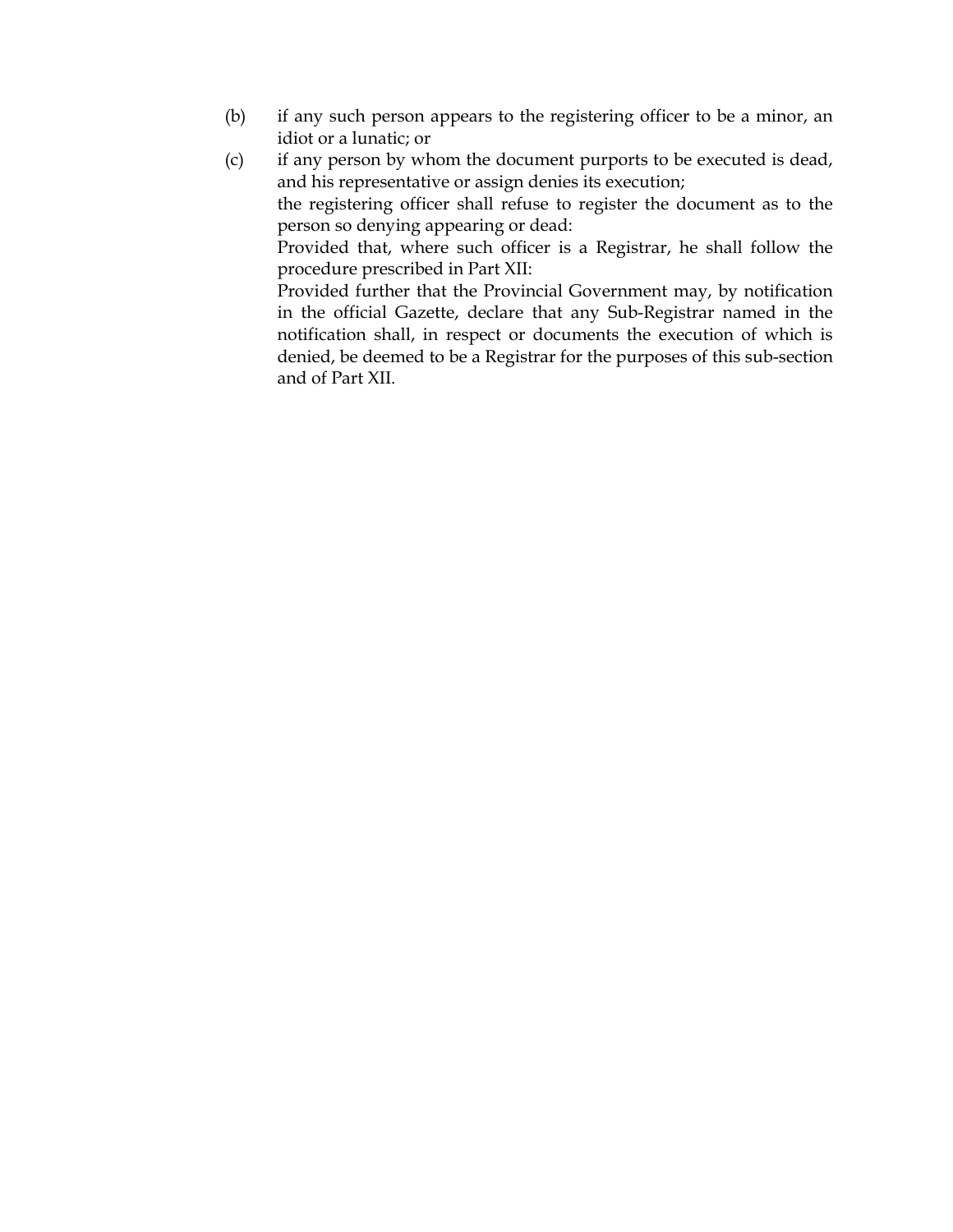## **PART VII—OF ENFORCING THE APPEARANCE OF EXECUTANTS AND WITNESSES**

 **36. Procedure where appearance of executant or witness is desired:** If any person presenting any document for registration or claiming under any document which is capable of being so presented, desires the appearance of any person whose presence or testimony is necessary for the registration of such document, the registering officer may, in his discretion, call upon such officer or Court as the Provincial Government directs in this behalf to issue a summons requiring him to appear at the registration-office, either in person or by duly authorised agent, as in the summons may be mentioned, and at a time named therein.

**37. Officer or Court to issue and cause service of summons:** The officer or Court, upon receipt of the peon's fee payable in such cases, shall issue the summons accordingly, and cause it to be served upon the person whose appearance is so required.

- **38. Person exempt from appearance at registration office:** (1)
- (a) A person who by reason of bodily infirmity is unable without risk or serious inconvenience to appear at the registration-office, or
- (b) a person in jail under civil or criminal process, or
- (c) persons exempt by law from personal appearance in Court, and who would but for the provision next hereinafter contained be required to appear in person at the registration office, shall not be required so to appear.
- (2) In the case of every such person the registering officer shall either himself go to the house of such person, or to the jail in which he is confined, and examine him or issue a commission for his examination.

**39. Law as to summonses, commissions and witnesses:** The law in force for the time being as to summonses, commissions and compelling the attendance of witnesses, and for their remuneration in suits before Civil Courts, shall save as aforesaid and mutatis mutandis, apply to any summons or commission issued and any person summoned to appear under the provisions of this Act.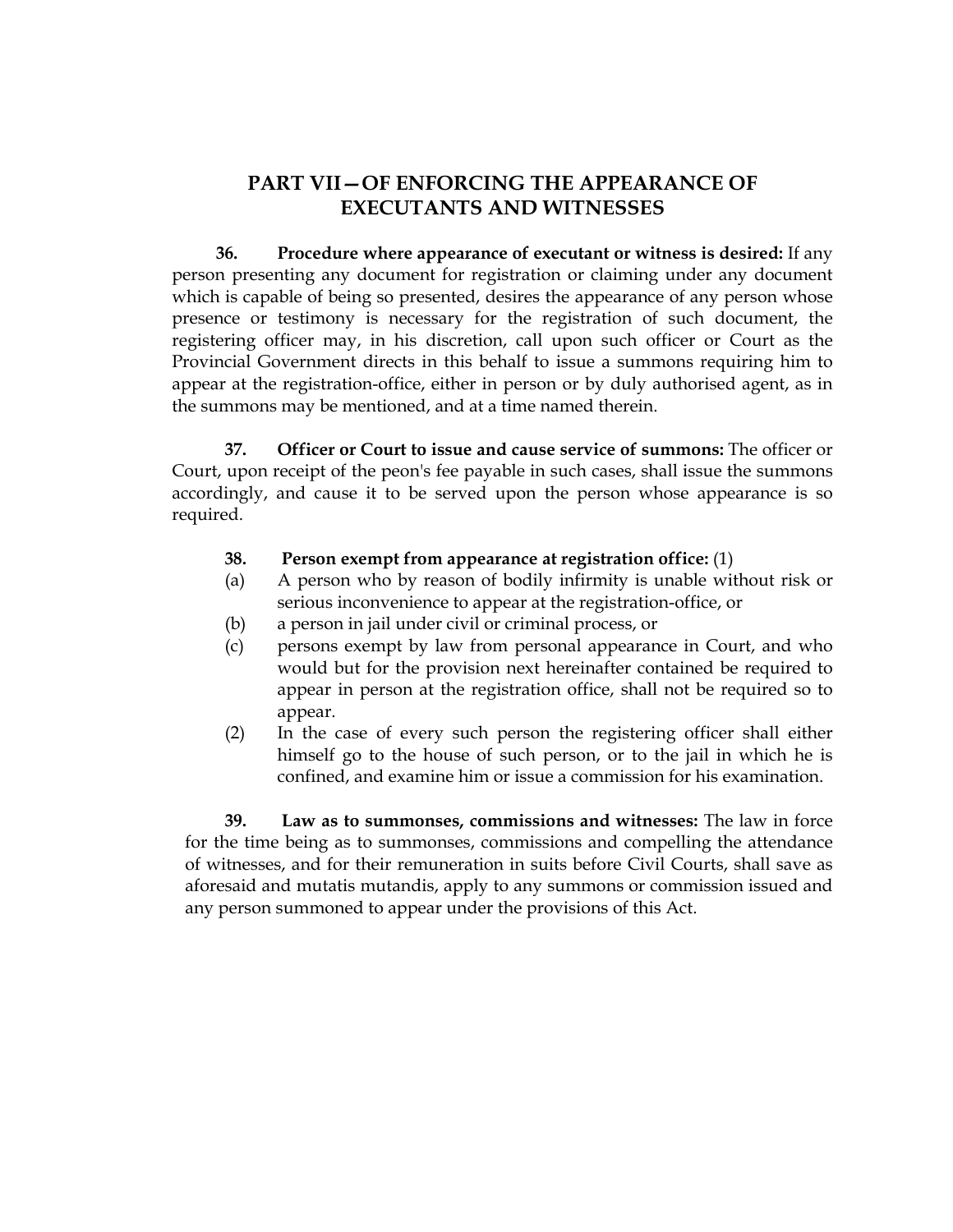## **PART VIII**—**OF PRESENTING WILLS AND AUTHORITIES TO ADOPT**

 **40. Persons entitled to present wills and authorities to adopt:** (1) The testator, or after his death any person claiming as executor or otherwise under a will may present it to any Registrar or Sub-Registrar for registration.

(2) The donor, or after his death the donee, of any authority to adopt, or the adoptive son, may present it to any Registrar or Sub-Registrar for registration.

**41. Registration of Wills, and authorities to adopt:** (1) A will or an authority to adopt, presented for, registration by the testator or donor, may be registered in the same manner as any other document.

(2) A will or authority to adopt presented for registration by any other person entitled to present it shall be registered if the registering officer is satisfied-

- (a) that the will or authority was executed by the testator or donor, as the case may be ;
- (b) that the testator or donor is dead ; and
- (c) that the person presenting the will or authority is, under Section 40, entitled to present the same.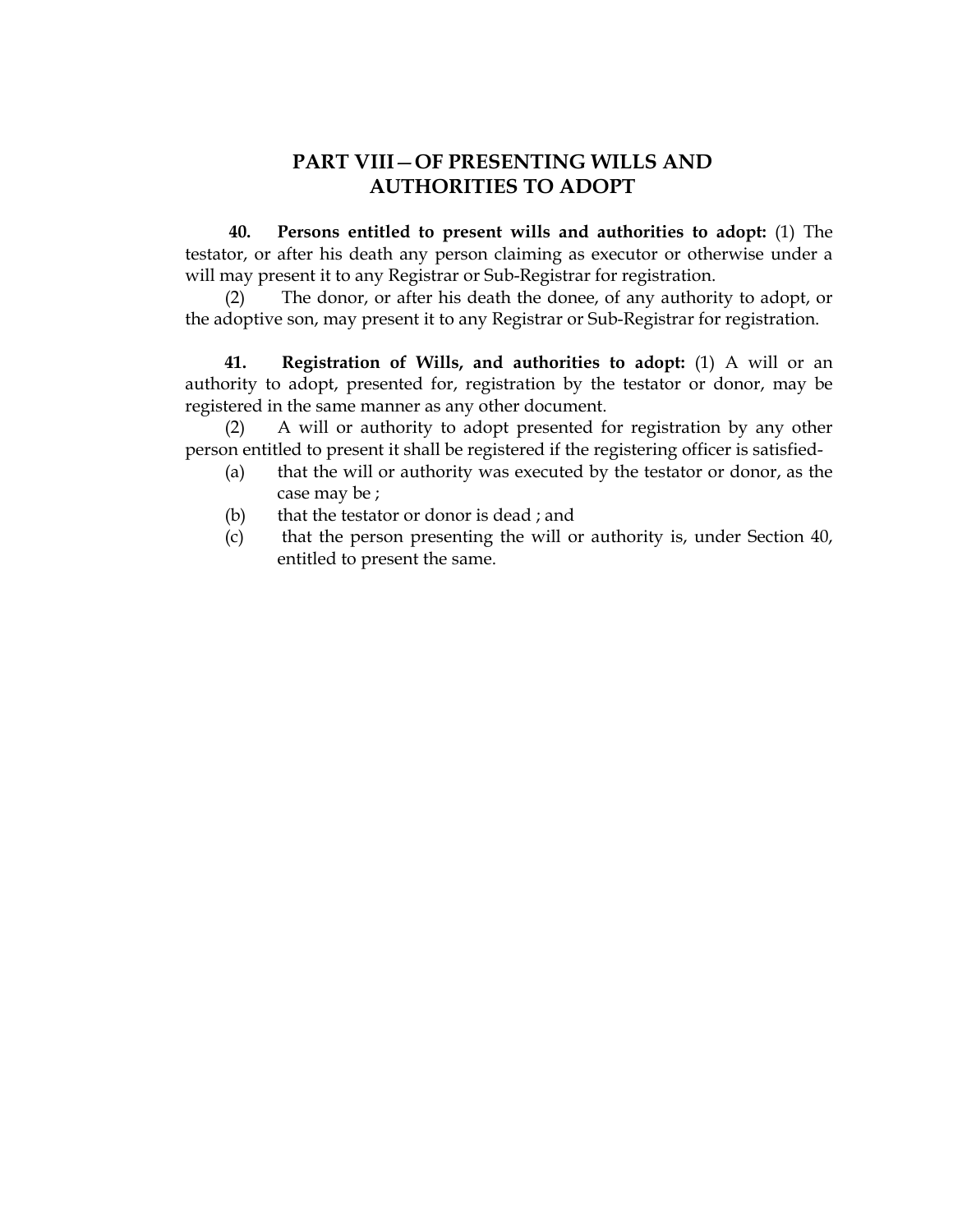## **PART IX—DEPOSIT AND DISPOSAL OF WILLS**

 **42. Deposit of Wills:** (1) Any testator may, either personally or by duly authorised agent, deposit with any Registrar his will in a sealed cover superscribed with the name of the testator and that of his agent (if any) and with a statement of the nature of the document.

(2) The testator shall also endorse on the cover the name and address of the person to whom the original document shall be delivered after registration thereof, after his death.

**43. Procedure on deposit of Wills:** (1) On receiving such cover, the Registrar, if satisfied that the person presenting the same for deposit is the testator or his agent, shall transcribe in his Register-book No. 5 the superscription aforesaid, and shall note in the same book and on the said cover the year, month, day and hour of such presentation and receipt, and the names of any persons who may testify to the identity of the testator or his agent, and any legible inscription which may be on the seal of the cover.

(2) The Registrar shall then place and retain the sealed cover in his fireproof box.

**44. Withdrawal of sealed cover deposited under Section 42:** If the testator who has deposited such cover wishes to withdraw it, he may apply, either personally or by duly authorised agent to the Registrar who holds it in deposit, and such Registrar, if satisfied that the applicant is actually the testator or his agent, shall deliver the cover accordingly.

**45. Proceedings on death of depositor:** (1) If, on the death of a testator who has deposited a sealed cover under Section 42, application be made to the Registrar who holds it in deposit to open the same, and if the Registrar is satisfied that the testator is dead, he shall, in the applicant's presence, open the cover, and, at the applicant's expense, cause the contents thereof to be copied into his Book No. 3 and then deliver the deposited will to the nominee of the testator or his representative.

(2) If, in respect of any will deposited, no steps are taken by the testator or other person under Section 44 of sub-section (1) of (his section, the Registrar shall follow the procedure hereinafter provided for the disposal of such will or sealed cover.

**46. Saving of certain enactments and powers of Courts:** (1) Nothing hereinbefore contained shall affect the provisions of Section [294 of the Succession Act, 1925 (XXXIX of 1925)], or the power of any Court by order to compel the production of any will.

(2) When any such order is made, the Registrar shall, unless the will has been already copied under Section 45, open the cover and cause the will to be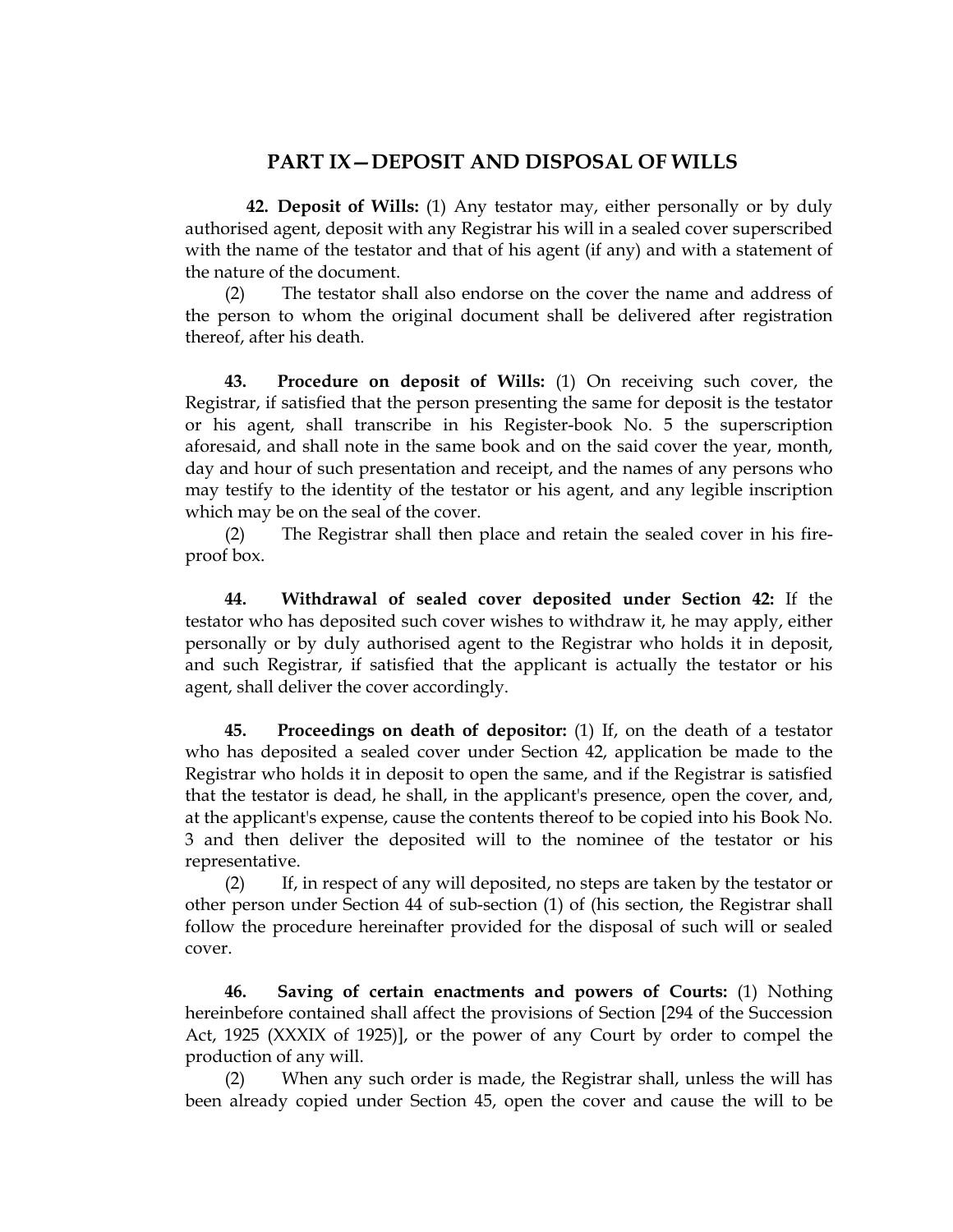copied into his Book No. 3 and make a note on such copy that the original has been removed into Court in pursuance of the order aforesaid.

**1[46-A. Destruction of Wills:** (1) Any will in deposit, with a Registrar, at the commencement of the Registration (Amendment) Ordinance, 1962, and any will thereafter deposited may be destroyed after following the procedure hereinafter provided, if the will is not registered before such destruction.

(2) Every registering officer shall on the first day of July in the year next after commencement of the Registration (Amendment) Ordinance, 1962, and on the first day of July in every succeeding third year, send by post a notice to every depositor and his nominee, inquiring about the depositor's present address and shall enter on the cover and in his registers any new address supplied in response to such notice.

(3) If, as a result of such notice or in any other manner, the Registrar is satisfied that the testator has died, the Registrar shall, after making an entry in his books as to the death of the testator and the nature of the information on which he has acted, open the cover in the presence of a judicial officer (not below the rank of a Civil Judge a Munsif). He shall thereupon issue a notice to the executor, if any, and also to such other person or persons deriving any benefit under the will as the two officers may determine, informing them about the existence of the will and also that unless steps are taken within a period of six months therefrom for registration of the will the document shall be liable to be destroyed.

(4) Notwithstanding the expiry of the period specified in the notice, until the will is actually destroyed in accordance with the provisions of the Destruction of Records Act, 1917 (V of 1917), the registration of the same can be effected, at the request of the person entitled thereto, on payment of the proper charges.]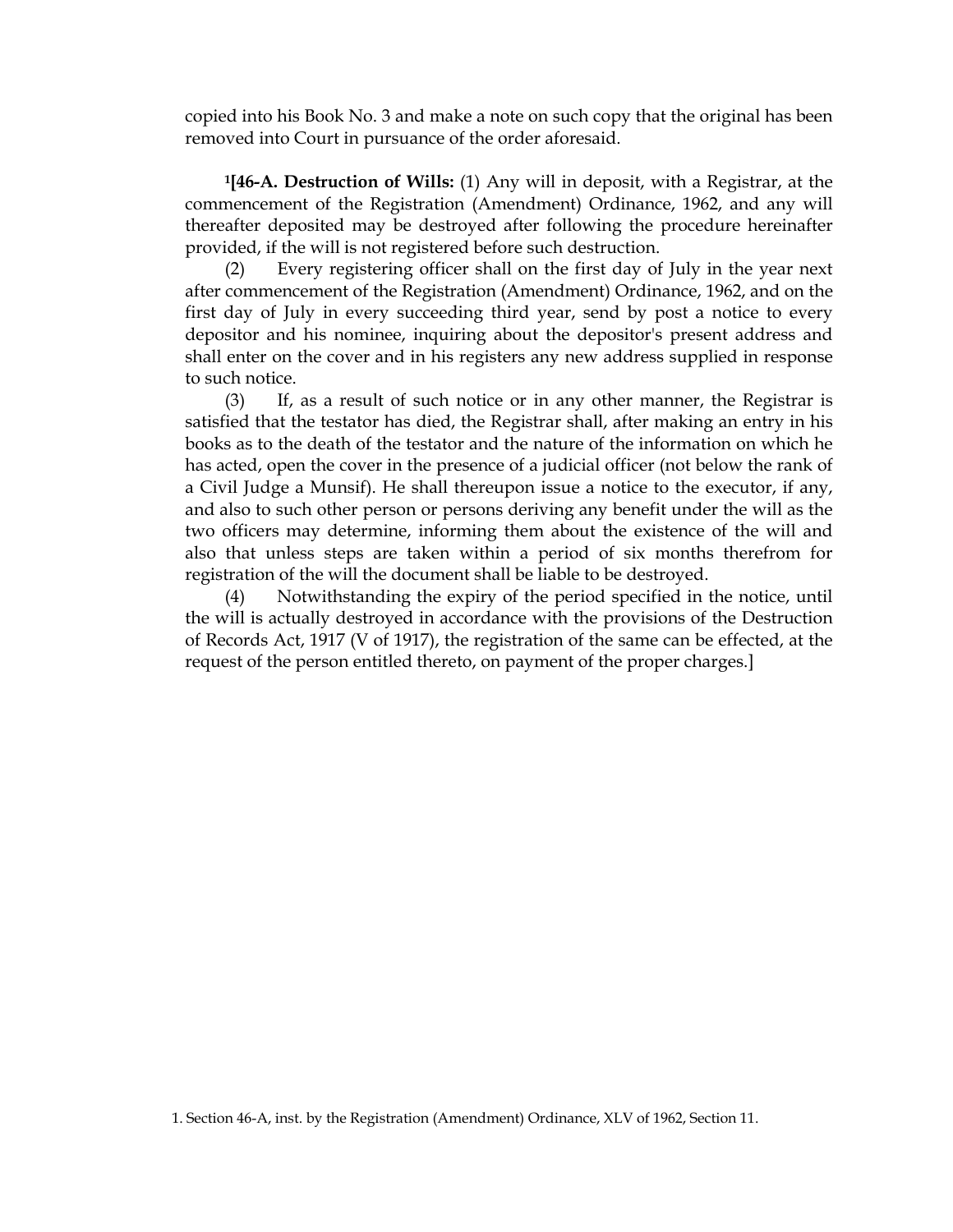## **PART X—OF THE EFFECTS OF REGISTRATION AND NON-REGISTRATION**

 **47. Time from which registered document operates:** A registered document shall operate from the time from which it would have commenced to operate if no registration thereof had been required or made, and not from the time of its registration.

**48. Registered documents relating to property when to take effect against oral agreements:** All non-testamentary documents duly registered under this Act, and relating to any property, whether movable or immovable, shall take effect against any oral agreement or declaration relating to such property, unless where the agreement or declaration has been accompanied or followed by delivery of possession and the same constitutes a valid transfer under any law for the time being in force:

Provided that a mortgage by deposit of title-deeds as defined in Section 58 of the Transfer of Property Act, 1882, shall take effect against any mortgage-deed subsequently executed and registered which relates to the same property.

**49.** Effect of non-Registration of documents required to be registered: No document required to be registered under this Act or under any earlier law providing for or relating to registration of documents shall:-

- (a) operate to create, declare, assign, limit or extinguish, whether in present or in future, any right, title or interest, whether vested or contingent, to or in immovable property, or
- (b) confer any power to adopt, unless it has been registered.

**50. Certain registered documents relating to land to fake effect against unregistered documents:** (1) Every document of the kinds mentioned in clauses (a), (b), (c) and (d) of Section 17, sub-section (1) and every document remittable under Section 18, in so far as such document effects immovable property or acknowledges the receipt or payment of any consideration in respect of any transaction relating to, immovable property shall, if duly registered, take effect as regards the property comprised therein, against every unregistered document relating to the same property, and not being a decree or order, whether such unregistered document be of the same nature as the registered document or not:-

Provided that the person in possession of the property under an unregistered document prior in date, would be entitled to the rights under Section 53-A of the Transfer of Property Act, 1882 (IV of 1882), if the conditions of that Section are fulfilled:

Provided further that the person in whose favour an unregistered document is executed shall be entitled to enforce the contract under the unregistered document in a suit for specific performance against a person claiming under a subsequent registered document, subject to the provisions of clause (b) of Section 27 of the Specific Relief Act, 1877 (1 of 1877).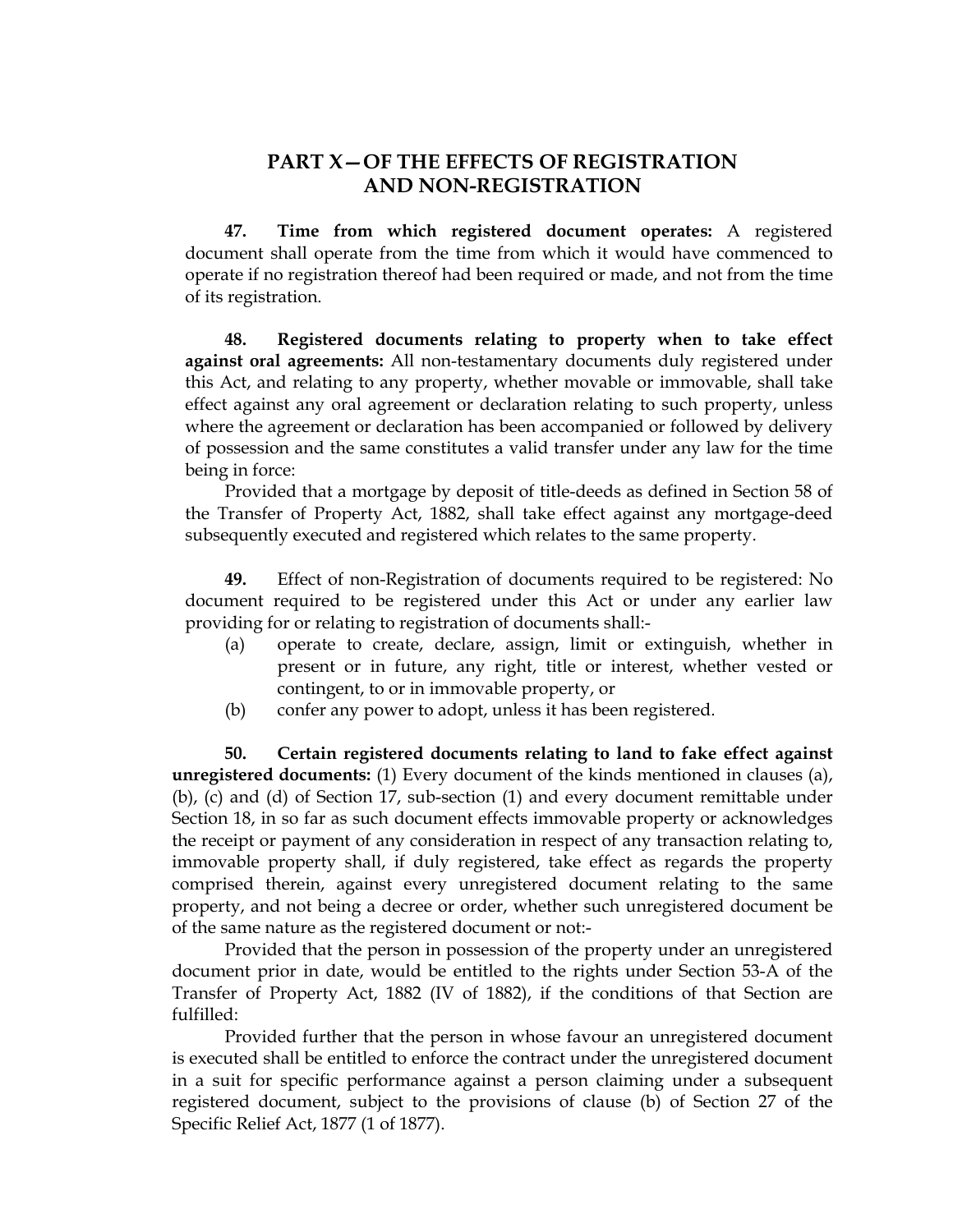(2) Nothing in sub-section (1) applies to leases exempted under the proviso to sub-section (1) of Section 17, or to any document mentioned in sub-section (2) of the same section, or to any registered document which had not priority under the law in force at the commencement of this Act.

**Explanation:** In cases where Act, XVI of 1866, or the Registration Act, 1866, was in force in the place and at the time in and at which such unregistered document was executed, 'unregistered' means not registered according to such Act, and, where the document is executed after the first day of July, 1871, not registered under the Registration Act, 1871, or the Registration Act 1877, or this Act.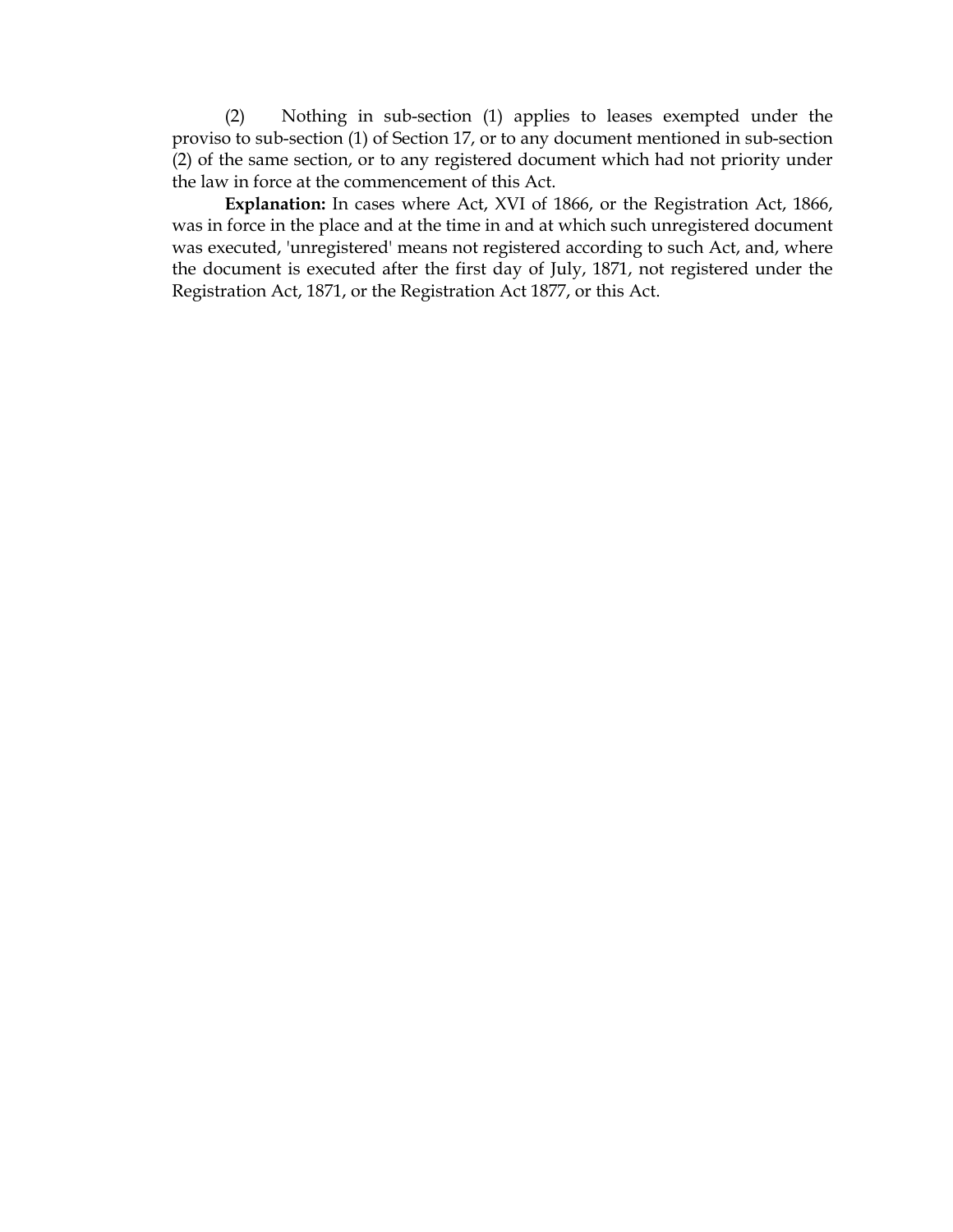## **PART XI—OF THE DUTIES AND POWERS OF REGISTERING OFFICERS**

#### **(A) As to the Register-books and Indexes**

 **51 Register-books to be kept in the several offices:** (1) The following books, shall be kept in the several offices hereinafter named, namely: -

#### **A. -In all registration offices**-

| Book 1, | 'Register of non-testamentary documents relating to immovable |            |  |  |  |  |                                   |  |  |  |
|---------|---------------------------------------------------------------|------------|--|--|--|--|-----------------------------------|--|--|--|
|         | property.                                                     |            |  |  |  |  |                                   |  |  |  |
| Book 2, | 'Record                                                       | $\circ$ of |  |  |  |  | reasons for refusal to register'; |  |  |  |

| Book 3, |                           |  | 'Register of wills and authorities to adopt'; and |  |  |
|---------|---------------------------|--|---------------------------------------------------|--|--|
| Book 4, | 'Miscellaneous Register'. |  |                                                   |  |  |

B. -In the offices of Registrar-

Book 5, 'Register of deposits of wills. '-

 (2) In book 1 shall be enforced or filed all documents or memoranda registered under Sections 17, 18 and 89 which relate to immovable property, and are not wills.

(3) In Book 4 shall be entered all documents registered under Section 18 which do not relate to immovable property.

(4) Nothing in this section shall be deemed to require more than one set of books where the office of Registrar has been amalgamated with the office of a Sub-Registrar.

(5) If, in the opinion of the Registrar, any of the books mentioned in subsection (1) is in danger of being destroyed or becoming illegible wholly or partially, the Registrar may, by a written order, direct such book or portion thereof as he thinks fit, to be recopied and authenticated in such manner as may be prescribed by rules, and the copy prepared and authenticated under such direction shall, for all purposes of this Act and of the Evidence Act, 1872 (1 of 1872), be deemed to be the original book or portion and all references in this Act to the original book shall be deemed to be to the book or portion so recopied and authenticated.

#### **52. Duties of registering officers when document presented**: (1)

- (a) The day, hour and place of presentation and the signature of every person presenting a document for registration, shall be endorsed on every such document at the time of presenting it ;
- (b) a receipt for such document shall be given by the registering officer to the person presenting the same ; and
- (c) subject to the provisions contained in Section 62, every document admitted to registration shall without unnecessary delay be copied in the book appropriated therefor according to the order of its admission.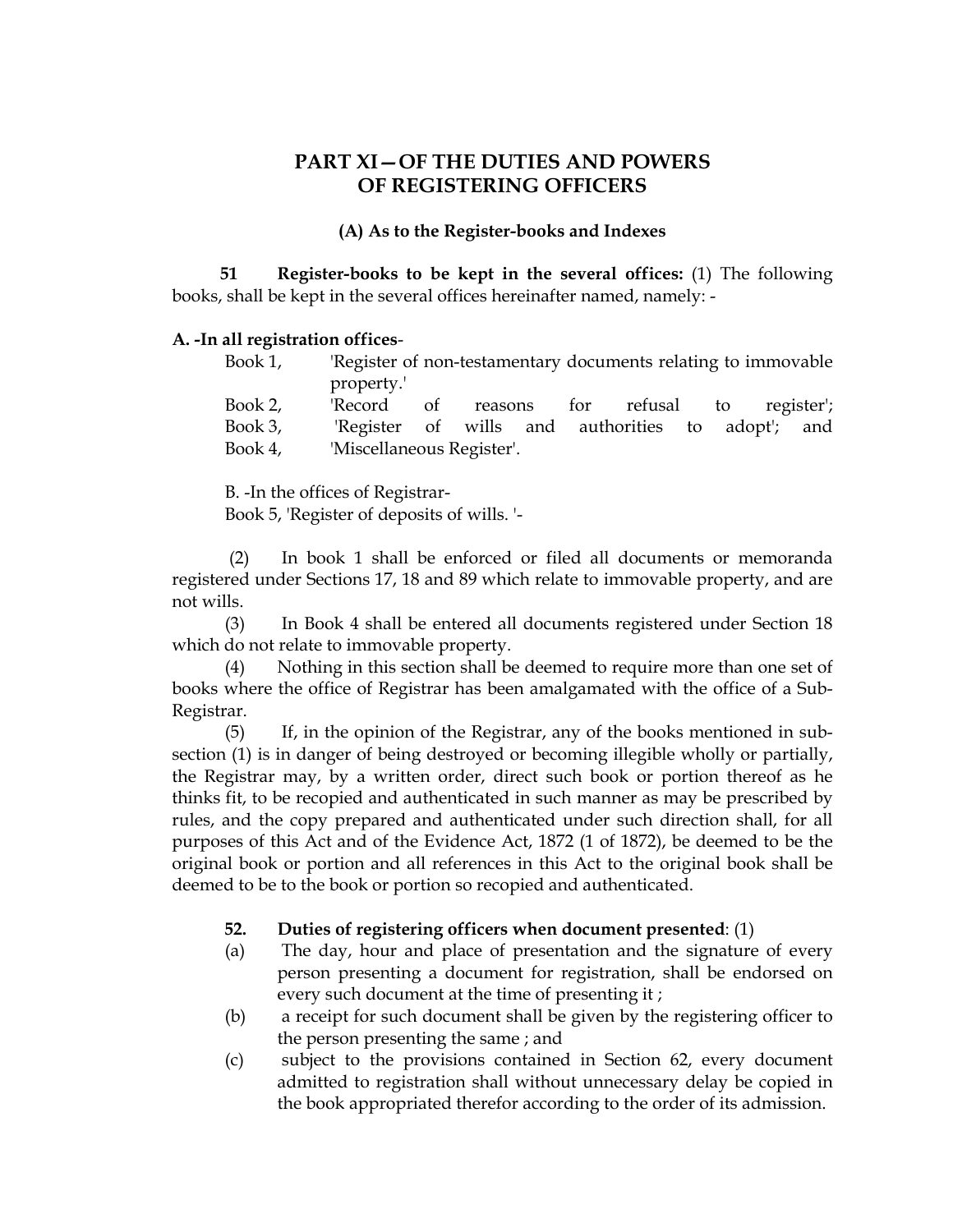(2) All such books shall be authenticated at such intervals and in such manner as is from time to time prescribed by the Inspector-General.

**53. Entries to be numbered consecutively:** All entries in each book shall be numbered in a consecutive series which shall commence and terminate with the year a fresh series being commenced at the beginning of each year.

**54. Current indexes and entries therein:** In every office in which any of the books hereinbefore mentioned are kept, there shall be prepared current indexes of contents of such books; and every entry in such indexes shall be made, so far as practicable, immediately after the registering officer has copied, or filed a memorandum of the document to which it relates.

**55. Indexes to be made by registering officers, and their contents:** (1) Four such indexes shall be made in all registration-offices, and shall be named, respectively, Index No. I, Index No. II, Index No. Ill and Index No. IV.

(2) Index No. I shall contain the names and additions of all persons executing and of all persons claiming under every document entered or memorandum filed in Book No. 1.

(3) Index No. II shall contain such particulars mentioned in Section 1 relating to every such document and memorandum as the Inspector-General from time to time directs in that behalf.

(4) Index No. Ill shall contain the names and additions of all persons executing every will and authority entered in Book No. 3, and of the executors and persons respectively appointed thereunder, and after the death of the testator or the donor (but not before) the names and additions of all persons claiming under the same.

(5) Index No. IV shall contain the names and additions of all persons executing and of all persons claiming under every document entered in Book No. 4.

(6) Each index shall contain such other particulars, and shall be prepared in such form, as the Inspector-General from time to time directs.

(7) If, in the opinion of the Registrar, any of the indexes mentioned in subsection (1) is in danger of being destroyed or becoming illegible wholly or partially, the Registrar may, by a written order, direct such index or portion thereof as he thinks fit, to be recopied in such manner as may be prescribed by rules, and any copy so prepared shall, for the purposes of this Act and of the Evidence Act, 1872 (I of 1872), be deemed to be the original index or portion and all references in this Act to the original index or portion shall be deemed to be reference to the index of portion prepared as aforesaid.

**56. Copy of entries in Indexes Nos. I, II and III to be sent by the Sub-Registrar to Register and filed.** [Repealed by the Registration (Amendment) Act, XV of 1919, Section 2.]

**57. Registering Officers to allow inspection of certain Books and indexes, and to give certified copies of entries:** (1) Subject to the previous payment of the fees payable in that behalf the Books Nos. 1 and 2 and the Index relating to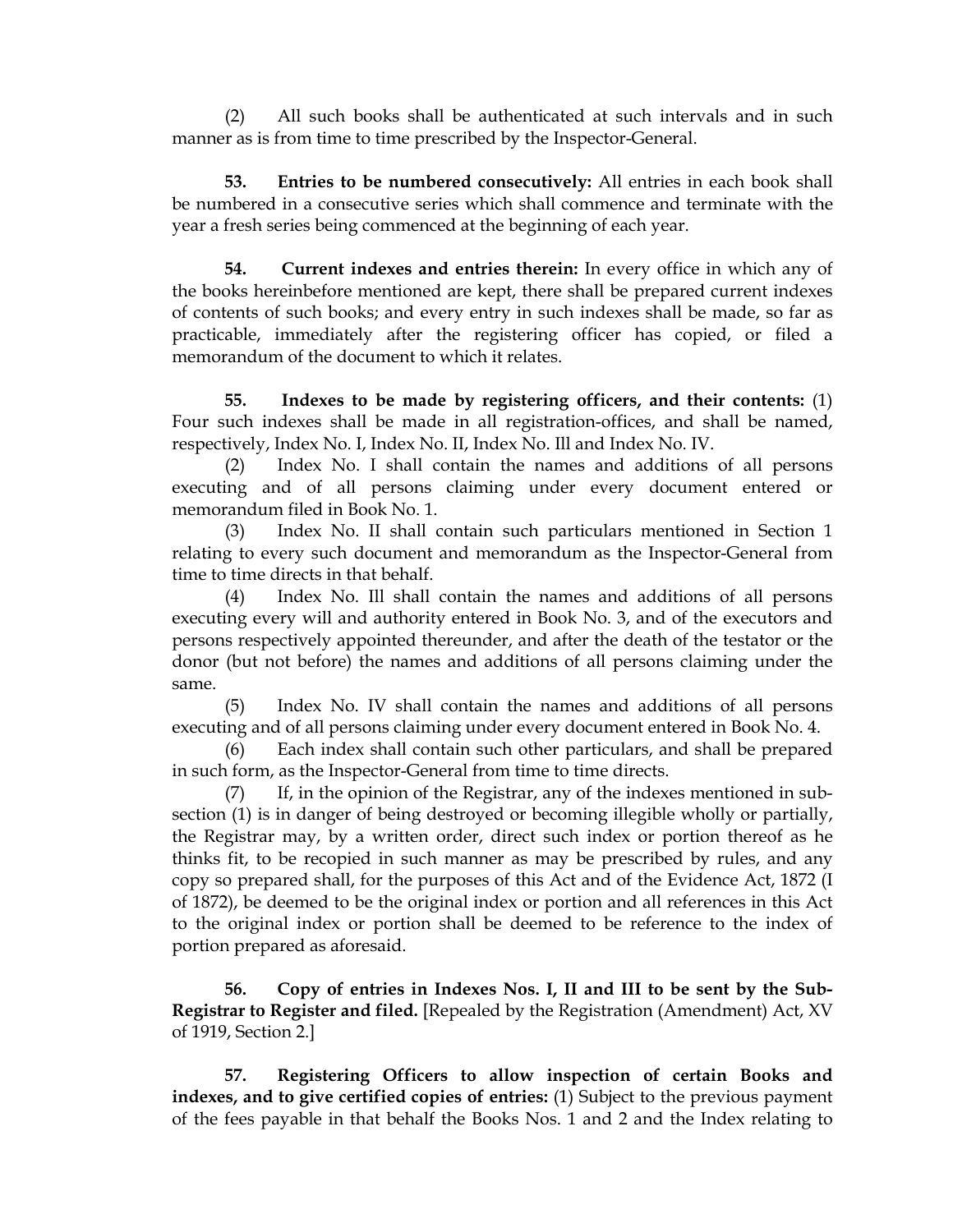Book No. 1 shall be at all times open to inspection by any person applying to inspect the same; and, subject to the provisions of Section 62, copies of entries ins such books shall be given to all persons applying for such copies.

(2) Subject to the same provisions, copies of entries in Book No. 3 and in the Index relating thereto shall be given to the persons executing the documents to which such entries relate, or to their agents, and after the death of the executants (but not before) to any person applying for such copies.

Subject to the same provisions, copies of entries in Book No. 4, and in the Index relating thereto shall be given to any person executing or claiming under the documents to which such entries respectively refer, or to his agent or representative.

(4) The requisite search under this section for entries in Books Nos. 3 and 43 shall be made only by the registering officer.

(5) All copies given under this section shall be signed and sealed by the registering officer, and shall be admissible for the purpose of proving the contents of the original documents.

#### **(B) As to the Procedure on admitting to Registration.**

**58. Particulars to be endorsed on documents admitted to registration:** (1) On every document admitted to registration, other than a copy of a decree or order, or a copy sent to a registering officer under Section 89, there shall be endorsed from time to time the following particulars, namely: -

- (a) the signature and addition of every person admitting the execution of the document, and, if such execution has been admitted by the representative, assign or agent of any person, the signature and addition of such representative, assign or agent;
- (b) the signature and addition or every person examined in reference to such document under any of the provisions of this Act; and
- (c) any payment of money or delivery of goods made in the presence of the registering officer in reference to the execution of the document, and any admission of receipt of consideration, in whole or in part, made in his presence in reference to such execution.

(2) If any person admitting the execution of a document refuses to endorse the same, the registering officer shall nevertheless register it, but shall at the same time endorse a note of such refusal.

**59. Endorsements to be dated and signed by registering officer:** The registering officer shall affix the date and his signature to all enforcements made under Sections 52 and 58, relating to the same document and made in his presence on the same day.

**60. Certificate of registration :** (1) After such of the provisions of Sections 34, 35, 58 and 59 as apply to any document presented for registration have been complied with the registering officer shall endorse thereon a certificate containing the word 'registered', together with the number and page of the book in which the document has been copied.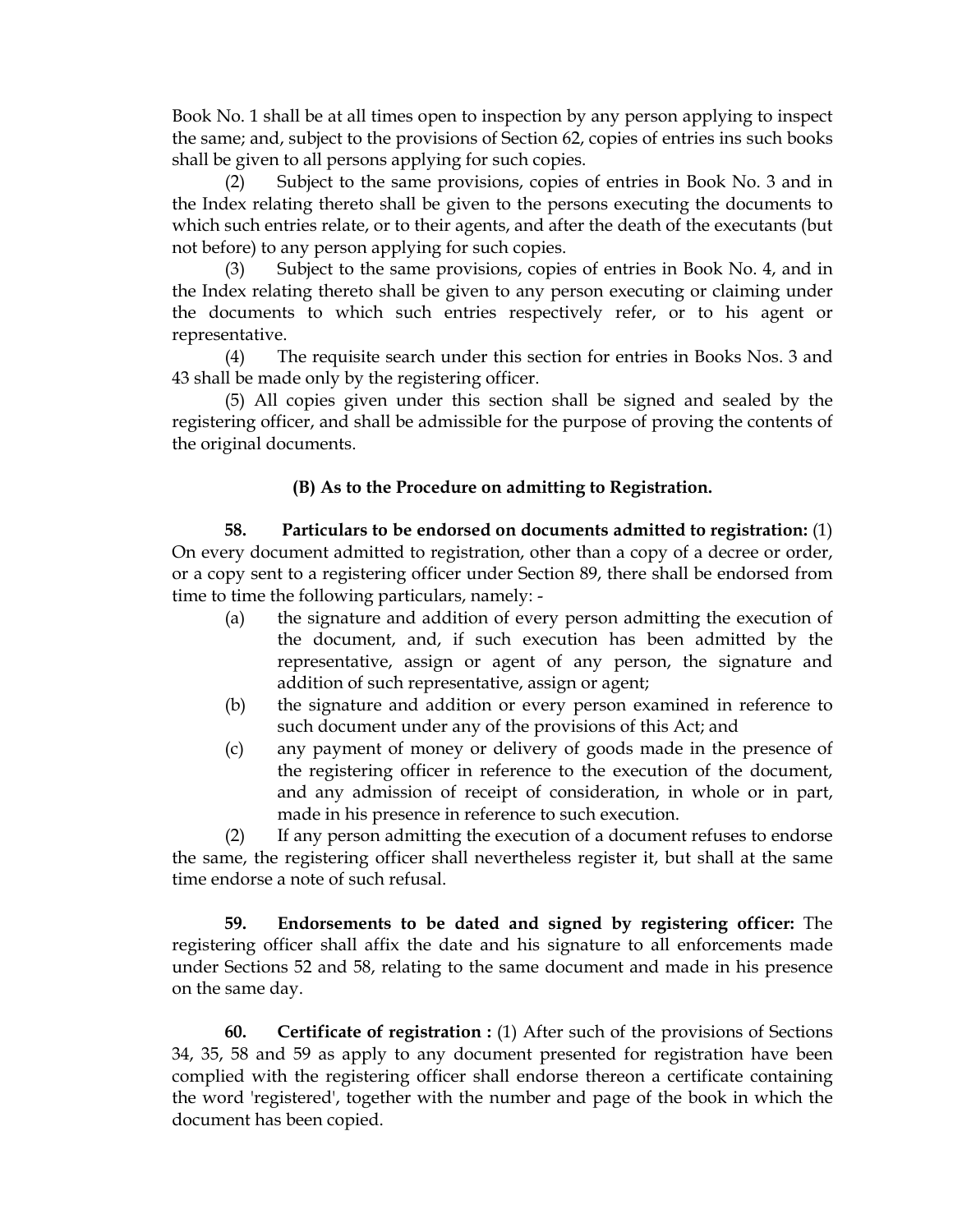(2) Such certificate shall be signed, sealed and dated by the registering officer, and shall then be admissible for the purpose of proving that the document has been duly registered in manner provided by this Act, and that the facts mentioned in the endorsements referred to in Section 59, have occurred as therein mentioned.

**61. Endorsements and certificate to be copied and document returned:** (1) The endorsements and certificate referred to and mentioned in Sections 59 and 60 shall thereupon be copied into the margin of the Register-Book, and the copy of the map or plan (if any), mentioned in Section 21 shall be filed in Book No. 1.

(2) The registration of the document shall thereupon be deemed complete, and the document shall then be returned to the person who presented the same for registration, or to such other person (if any) as he has nominated in writing in that behalf on the receipt mentioned in Section 52.

**62. Procedure on presenting document in language unknown to registering officer:** (1) When a document is presented for registration under Section 19, the translation shall be transcribed in the register of documents of the nature of the original, and, together with the copy referred to in Section 19, shall be filed in the registration office.

(2) The endorsements and certificate respectively mentioned in Sections 59 and 60 shall be made on the original, and for the purpose of making the copies and memoranda required by Sections 57, 64, 65 and 66 the translation shall be treated as if it were the original.

**63. Power to administer oaths and records of substance of statements:** (1) Every registering officer may at his discretion administer an oath to any person examined by him under the provisions of this Act.

(2) Every such officer may also at his discretion record a note of the substance of the statement made by each such person and such statement shall be read over, or (if made in a language with which such person is not acquainted) interpreted to him in a language with which the is acquainted, and, if he admit the correctness of such note, it shall be signed by the registering officer.

(3) Every such note so signed shall be admissible for the purpose of proving that the statements therein recorded were made by the persons and under the circumstances therein stated.

#### **(C) Special Duties of Sub-Registrar**

 **64. Procedure where document relates to land in several sub-districts:** (1) Every Sub-Registrar on registering a non-testamentary document relating to immovable property not wholly situate in his own sub-district shall make a memorandum thereof and of the endorsement and a, certificate (if any) thereon and send the same to every other Sub-Registrar subordinate to the same Registrar as himself in whose sub-district any part of such property is situate, and such Sub-Registrar shall file the memorandum in his Book No. 1.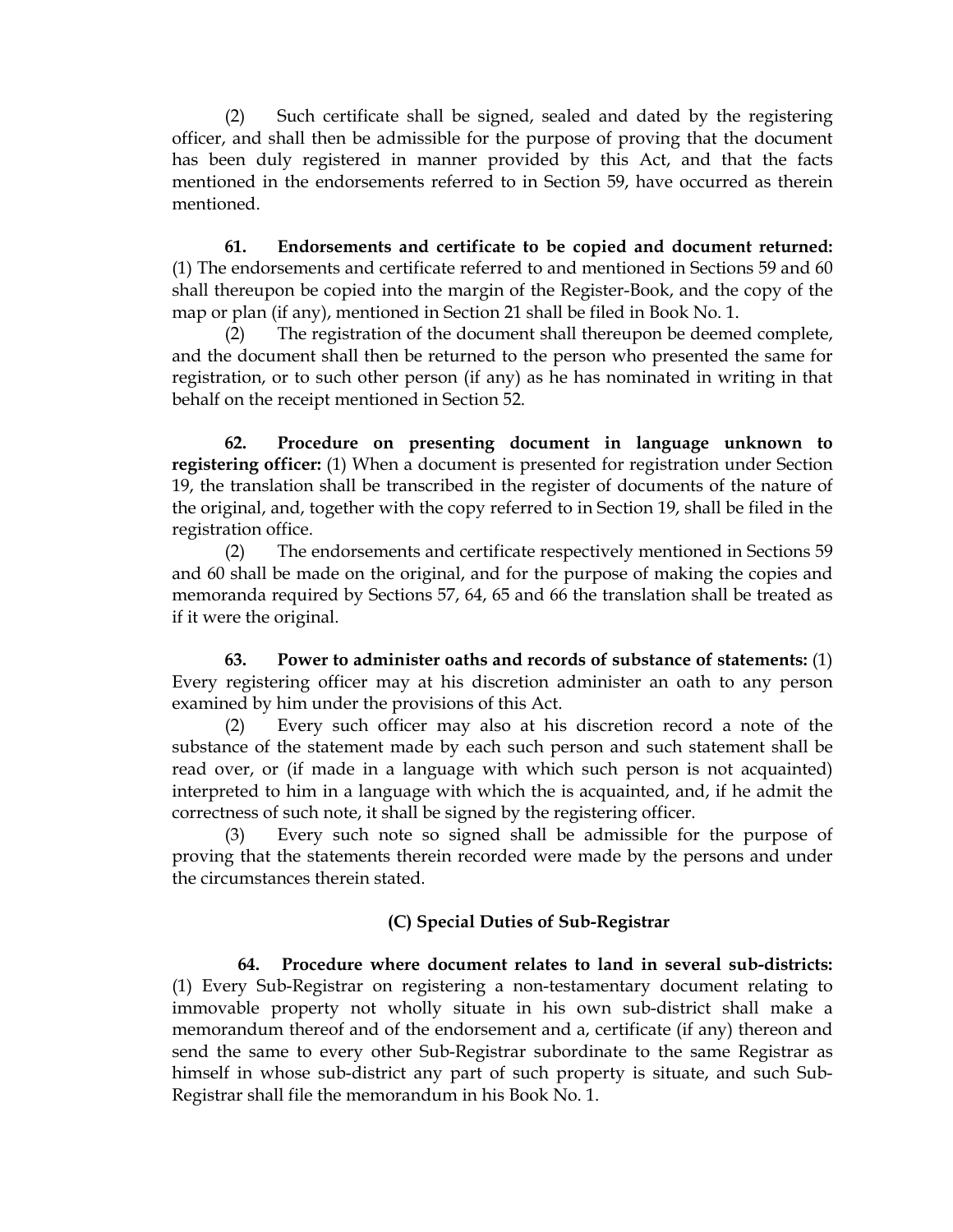**65. Procedure where document relates to land in several districts.** (1) Every Sub-Registrar on registering non-testamentary document relating to immovable property situate in more districts than one shall also forward a copy thereof and of the endorsement and certificate (if any) thereon, together with a copy of the map or plan (if any), mentioned in Section 21 to the Registrar of every district in which any part of such property is situate other than the district in which his own sub-district is situate.

(2) The Registrar on receiving the same shall file in his Book No. 1 the copy of the document and the copy of the map or plan (if any), and shall forward a memorandum of the document to each of the Sub-Registrars subordinate to him within whose sub-district any part of such property is situate; and every Sub-Registrar receiving such memorandum shall file it in his Book No. 1.

#### **(D) Special Duties of Registrar**

 **66. Procedure after registration of documents relating to land:** (1) On registering any non-testamentary document relating to immovable property the Registrar shall forward a memorandum of such document to each Sub-Registrar subordinate to himself in whose sub-district any part of the property is situate.

(2) The Registrar shall also forward a copy of such document, together with a copy of the map or plan (if any), mentioned in Section 21, to every other Registrar in whose district any part of such property is situate.

(3) Such Registrar on receiving any such copy shall file it in his Book No. 1 and shall also send a memorandum of the copy to each of the Sub-Registrars subordinate to him within whose sub-district any part of the property is situate.

(4) Every Sub-Registrar receiving any memorandum under this section shall file it in this Book No.1.

**67. Procedure after registration under Section 30, Sub-section (2) :** On any document being registered under Section 30, sub-section (2) a copy of such document and of the .endorsement and certificate thereon shall be forwarded to every Registrar within whose District any part of the property to which the instrument relates is situate, and the Registrar receiving such copy shall follow the procedure prescribed for him in Section 66, sub-section (1).

#### **(E) Of the Controlling Powers of Registrars and Inspectors-General**

 **68. Power of Registrars to superintend and control Sub-Registrars:** (1) Every Sub-Registrar shall perform the duties of his office under the superintendence and control of the Registrar in whose district the office of such Sub-Registrar is situate.

(2) Every Registrar shall have authority to issue (whether on complaint or otherwise) any order consistent with this Act which he considers necessary in respect of any act or omission of any Sub-Registrar subordinate to him or in respect of the rectification of any error regarding the book or the, office in which any document has been registered.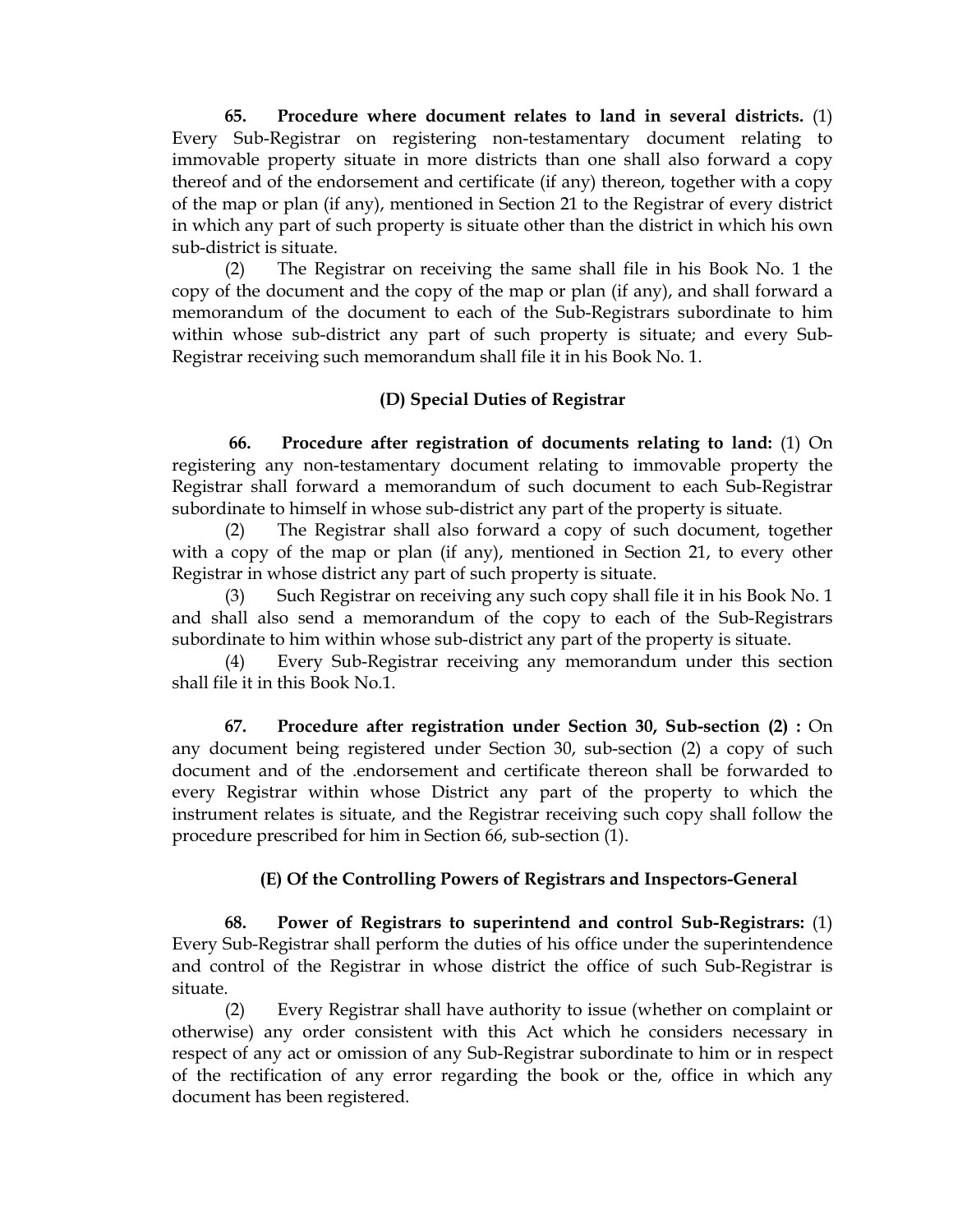#### **69. Power of Inspector-General to superintend registration officers and make rules:** (1) The Inspector-General shall exercise a general superintendence over all the registration offices in the territories under the Provincial Government, and shall have powers from time to time to make rules consistent with this Act-

- (a) providing for the safe custody of books, papers and documents ;
- (b) declaring what languages shall be deemed to be commonly used in each district ;
- (c) declaring what territorial divisions shall be recognized under Section 21 ;
- (d) regulating the amount of fines imposed under Sections 25 and 34, respectively ;
- (e) regulating the exercise of the discretion reposed in the registering officer by Section 63;
- (f) regulating the form in which registering officers are to make memoranda of documents;
- (g) regulating the authentication by Registrars and Sub-Registrars of the books kept in their respective offices under Section 51 ;
- (h) declaring the particulars to be contained in Indexes Nos. I, II, III and IV, respectively;
- (i) declaring the holidays that shall be observed in the registration offices ; and
- (j) generally, regulating the proceedings of the Registrars and Sub-Registrars.

(2) The rules so made shall be submitted to the Provincial Government for approval, and after they have been approved, they shall be published in the official Gazette, and on publication shall have effect as if enacted in this Act.

**70. Power of Inspector-General to remit fines:** The Inspector-General may also, in the exercise of his discretion, remit wholly or in part the difference between any fine levied under Section 25 or Section 34, and the amount of the proper registration fee.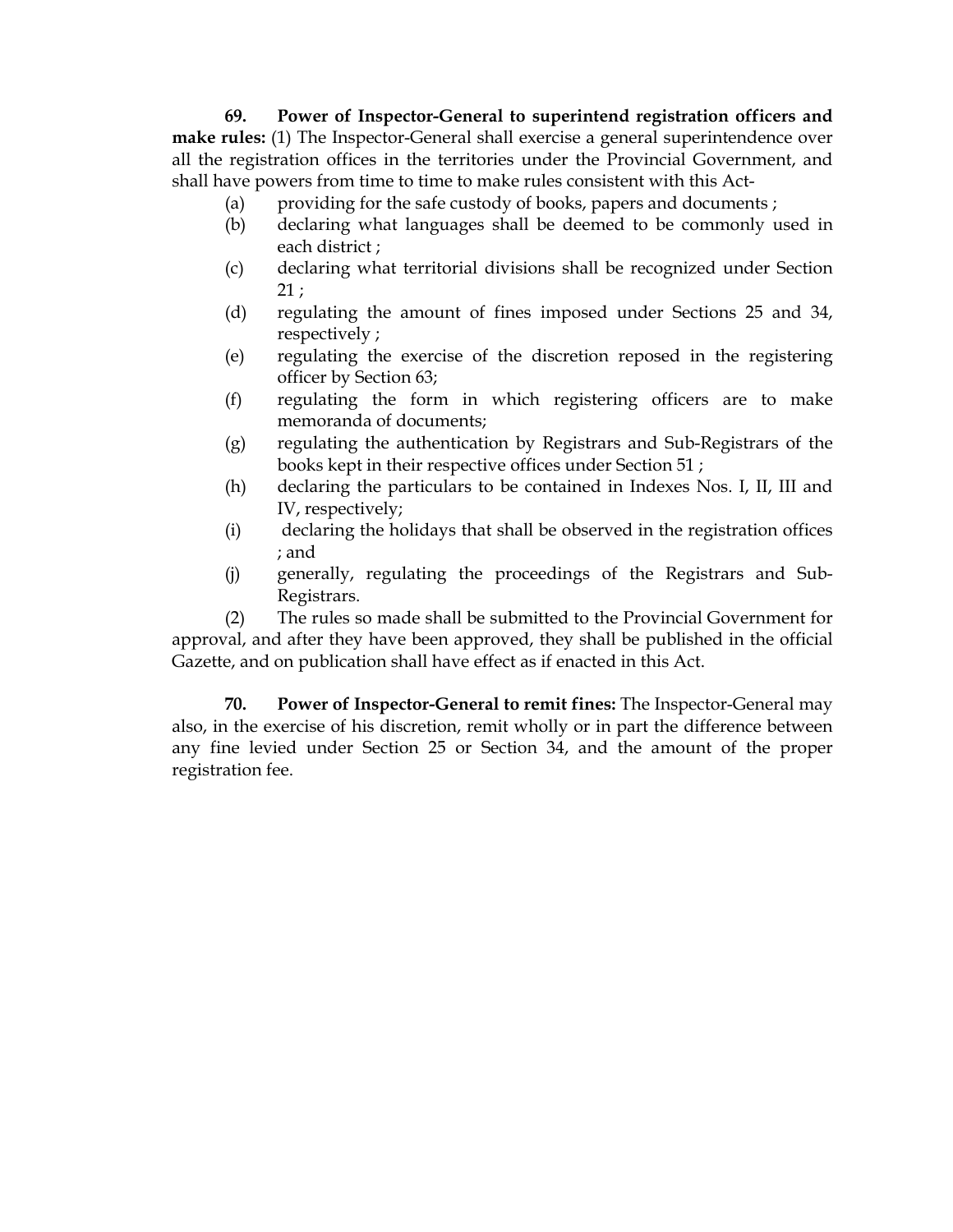## **PART XI-A OF THE COPYING OF DOCUMENTS BY MEANS OF PHOTOGRAPHY**

 **70-A. Application of this part:** This part shall apply to such areas only as are specified in a notification issued under Section 70-D.

**70-B. Definitions:** For the purposes of this Part 'Photo-Registrars' means a Photo-Registrar appointed under this Part.

**70-C. Appointment of Photo-Registrar:** The Provincial Government may appoint a Registrar or Sub-Registrar or any other person to be a Photo-Registrar for the performance of duties under this Part:

Provided that the Provincial Government may subject to such restrictions and conditions as it thinks fit, delegate the power of appointing Photo-Registrars to the Inspector-General of Registration.

**70-D. Documents may be photographed in areas notified by Government:** (1) The Provincial Government may, by notification in the official Gazette, direct that in any district or sub-district specified in the notification copies of documents admitted to registration under this Act shall be made by means of photography.

(2) on the issue of such notification it shall be translated into Urdu and shall be posted in a conspicuous place at the Registration offices affected by the notification.

**70-E. Application of Act to areas notified under Sec. 70-D:** In any district or sub-district in respect of which a notification has been issued under Section 70-D, the provisions of this Act shall, for the purposes of this Part, be subject to the following modifications, namely: -

- (1) (a) Every document admitted to registration under Section 35 or Section 41 shall on every page –
	- (i) be signed in the presence of the registering officer by the person or any one of the persons presenting the document for registration ; and
	- (ii) be carefully marked with an identification stamp and the serial number of the document.
	- (b) It shall be then transmitted by the registering officer, unless he is himself the Photo-Registrar, to the Photo-Registrar, and the registering officer or the Photo-Registrar, as the case may be, shall cause each side of each page of such document together with all stamps, endorsements, seals, signatures, thumbimpressions and certificates appearing thereon to be photographed without subtraction or alteration. He may for this purpose cut or untie, without breaking any seals the thread or ribbon, if any, wherewith the pages of the document are swen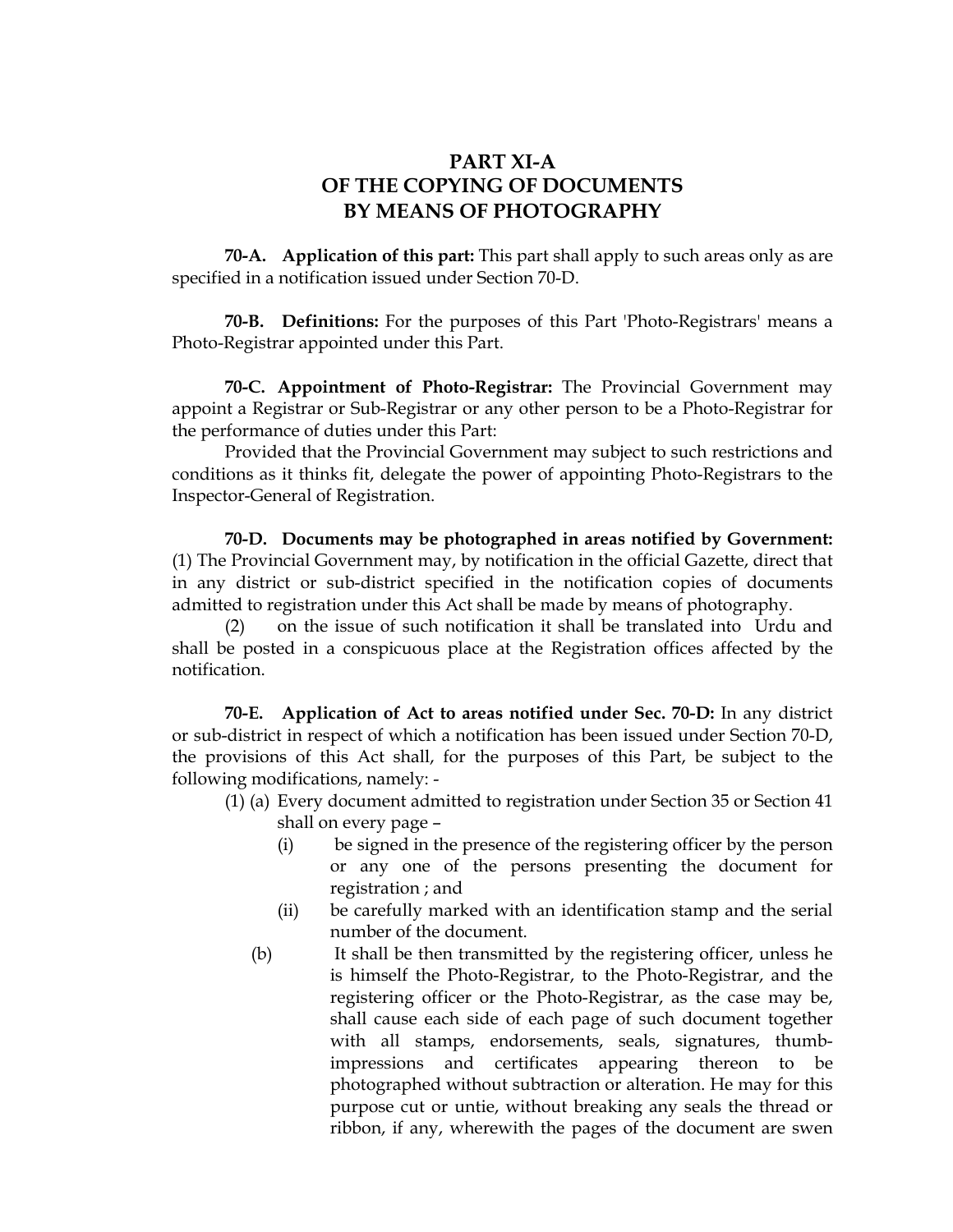together, in order to separate the pages of the document, and, as soon as the document has been photographed, he shall, as far as practicable, exactly rebind the document as before, and if he has cut the thread or ribbon shall seal it over the joint with his seal:

- Provided that the party presenting the document for registration shall, if he so desires, be allowed to be present and watch the unbinding, rebinding and sealing of the document:
- Provided further that if the party presenting the document so requests the document shall be returned to him unbound:
- Provided also that before or after transmission of the document to the Photo-Registrar the party presenting the document may require the registering officer to have it copied by hand under Section 52, or if the document has been presented for registration under Section 19 its translation copied under Section 62 on payment of an additional copying fee.
- (c) There shall then be prepared and preserved the negative and at least one Photographic print and to each such negative and print the Photo-Registrar shall fix his signature and seal in token of the exact correspondence of the copy to the original document, as admitted for registration:
- Provided that when more than one such negative is recorded on one length of film and the Photo-Registrar has affixed his signature and seal at the end of such length of film certifying in the manner prescribed by rules made in this behalf, the exact correspondence of all copies on such length of film with the original documents, the Photo-Registrar shall be deemed to have affixed his signature and seal to each such negative on such length of film.
- (d) One set of such prints arranged in the order of their serial numbers shall be made up into books and sewn or bound together. To each such book the Registrar or Sub-Registrar shall prefix a certificate of the serial numbers it contains, and the books shall then be preserved in the records of the Sub-Registrar. The negatives shall be preserved in such suitable place as the Inspector-General may prescribe.
- (2) All words and expressions used in the act with reference to the making of copies of documents by hand or the entering or filing of documents or memoranda in books provided under Section 16 shall so far as may be necessary, be construed as referring to the making of such copies by means of photography or the entering or filing of documents or memoranda in books made up of copies prepared by means of photography.
- (3) Where this Part applies the sections mentioned below shall be deemed to be modified as follows:-
	- (a) In Section 19 the words "and also by a true copy" shall be omitted;
	- (b) sub-section (4) of Section 21 shall be omitted;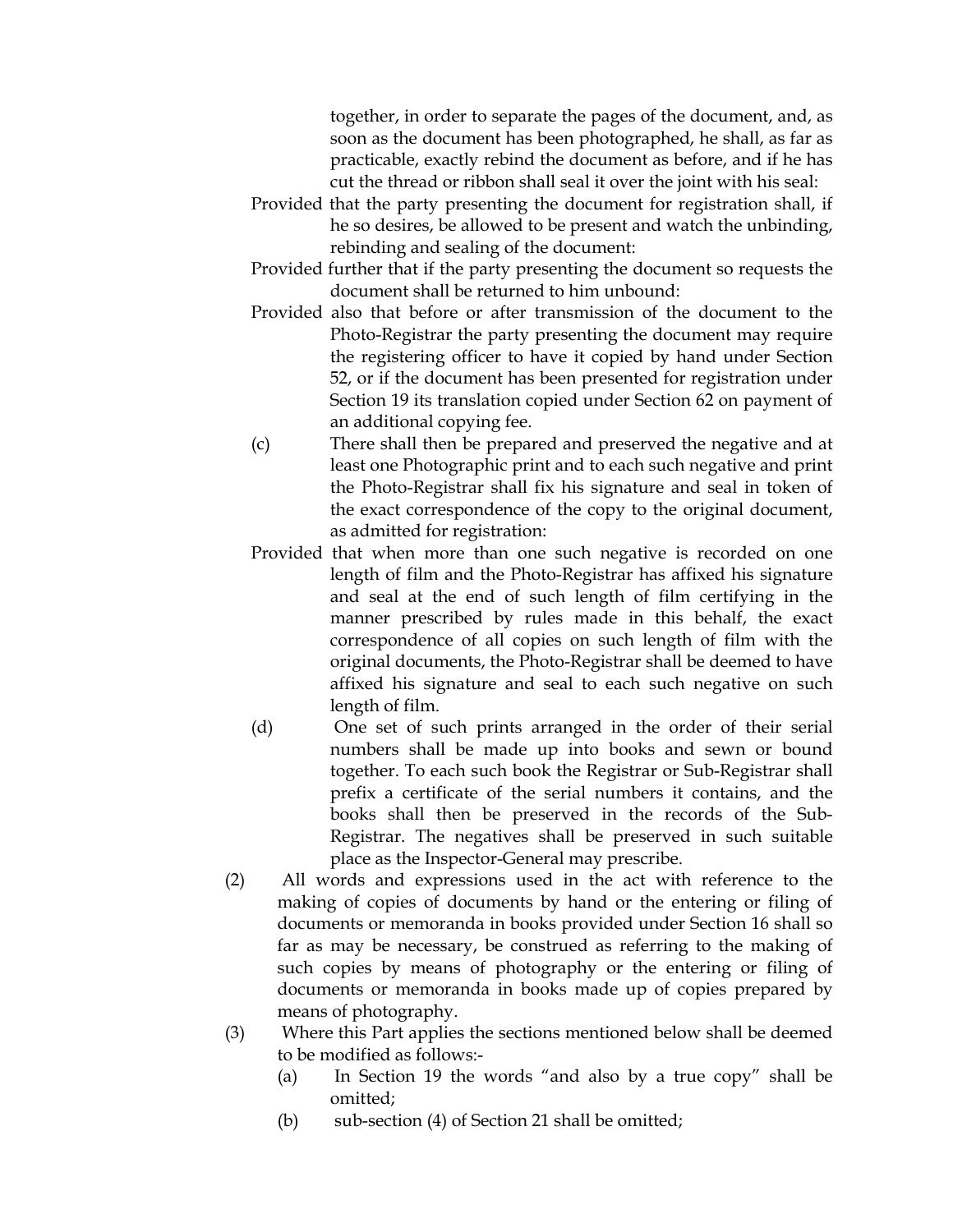- (c) the words "according to the order of its admission" occurring in clause (c) of sub-section (1) of Section 52 shall be omitted;
- (d) Section 53 shall be omitted;
- (e) in sub-section (1) of Section 60 the words 'and page' shall be omitted;
- (f) sub-section (1) of Section 16 shall be omitted ; and
- (g) in sub-section (1) of Section 62:-
	- (i) for the word "transcribed" the word "copied" shall be substituted; and
	- (ii) for the words and figures "copy referred to in Section "19" the words "photograph of the original" shall be substituted.

**70-F.** The Inspector-General may, with the previous approval of the Provincial Government, by notification in the official Gazette, make rules for the purposes of giving effect to the provisions of this Part.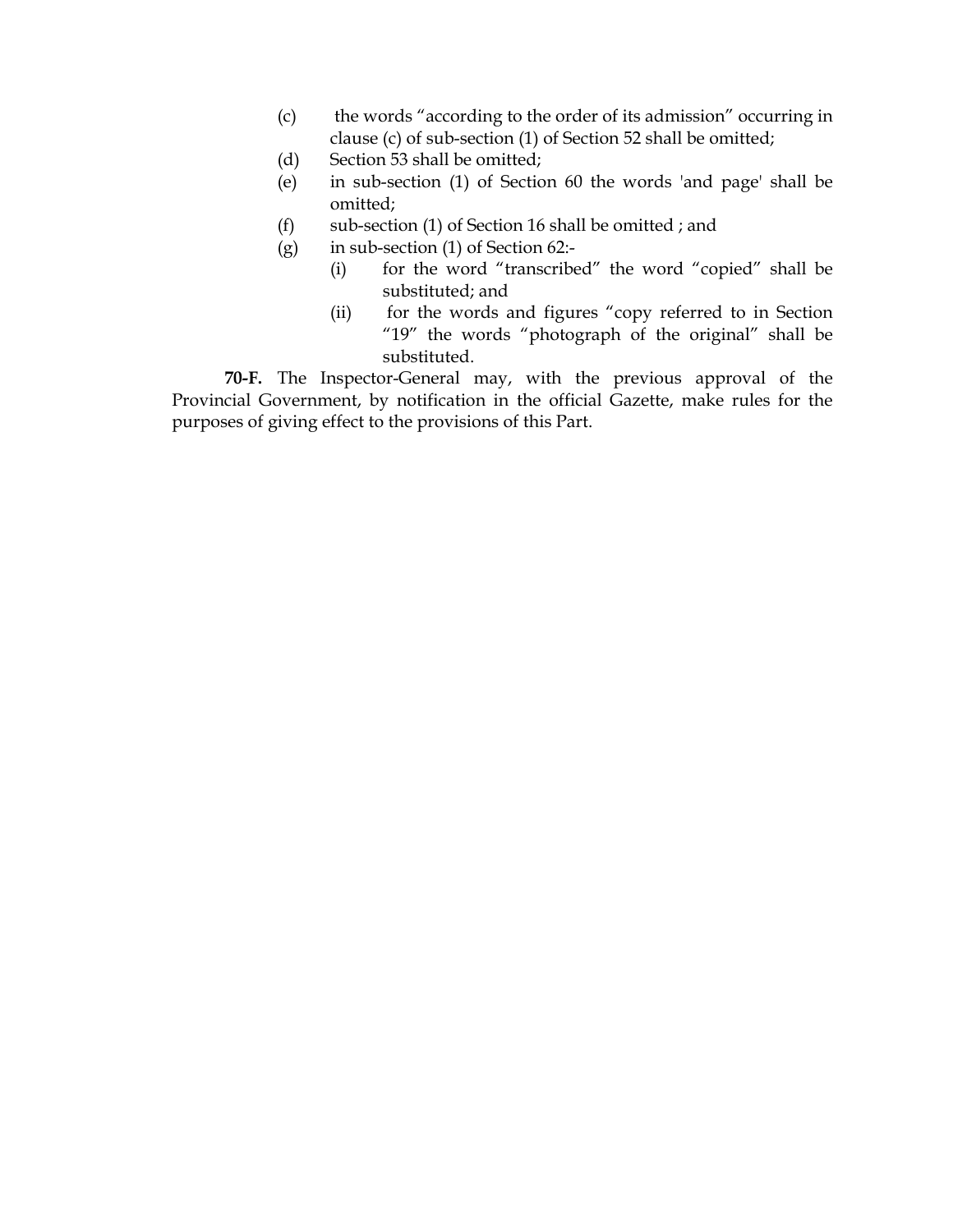## **PART XII—OF REFUSAL TO REGISTER**

 **71. Reasons for refusal to register to be recorded:** (1) Every Sub-registrar refusing to register a document except on the ground that the property to which it relates is not situated within his sub-district, shall make an order of refusal and record his reasons for such order in his Book No. 2 and endorse the words 'registration refused' on the document; and, on application may by any person executing or claiming under the document, shall, without payment and unnecessary delay, give him a copy of the reasons so recorded.

(2) No registering officer shall accept for registration a document so endorsed unless and until, under the provisions hereinafter contained, the document is directed to be registered.

**72. Appeal to Registrar from orders of Sub-Registrar refusing registration on ground other than denial of execution :** (1) Except where the refusal is made on the ground of denial of execution, an appeal shall lie against an order of a Sub-Registrar refusing to admit a document to registration (whether the registration of such document is compulsory or optional) to the Registrar to whom such Sub-Registrar is subordinate, if presented to such Registrar within thirty days from the date of the order : and the Registrar may reverse or alter such order.

(2) If the order of the Registrar directs the document to be registered and the document is duly presented for registration within thirty days after the making of such order, the Sub-Registrar shall obey the same, and thereupon shall, so far as may be practicable, follow the procedure prescribed in Sections 58, 59 and 60 ; and such registration shall take effect as if the document had been registered when it was first duly presented for registration.

**73. Application to Registrar where Sub-Registrar refuses to register on ground of denial of execution:** (1) When a Sub-Registrar has refused to register a document on the ground that any person by whom it purports to be executed, or his representative or assign, denies its execution, any person claiming under such document, or his representative, assign or agent authorised as aforesaid, may, within thirty days after the making of the order of refusal, apply to the Registrar to whom such Sub-Registrar is subordinate in order to establish his right to have the document registered.

(2) Such application shall be in writing and shall be accompanied by a copy of the reasons recorded under Section 71, and the statements in the application shall be verified by the applicant in manner required by law for the verification of plaints.

**74. Procedure of Registrar on such application:** In such case, and also where such denial as aforesaid is made before a Registrar in respect of a document presented for registration to him, the Registrar shall, as soon as conveniently may be, enquire:-

(a) whether the document has been executed;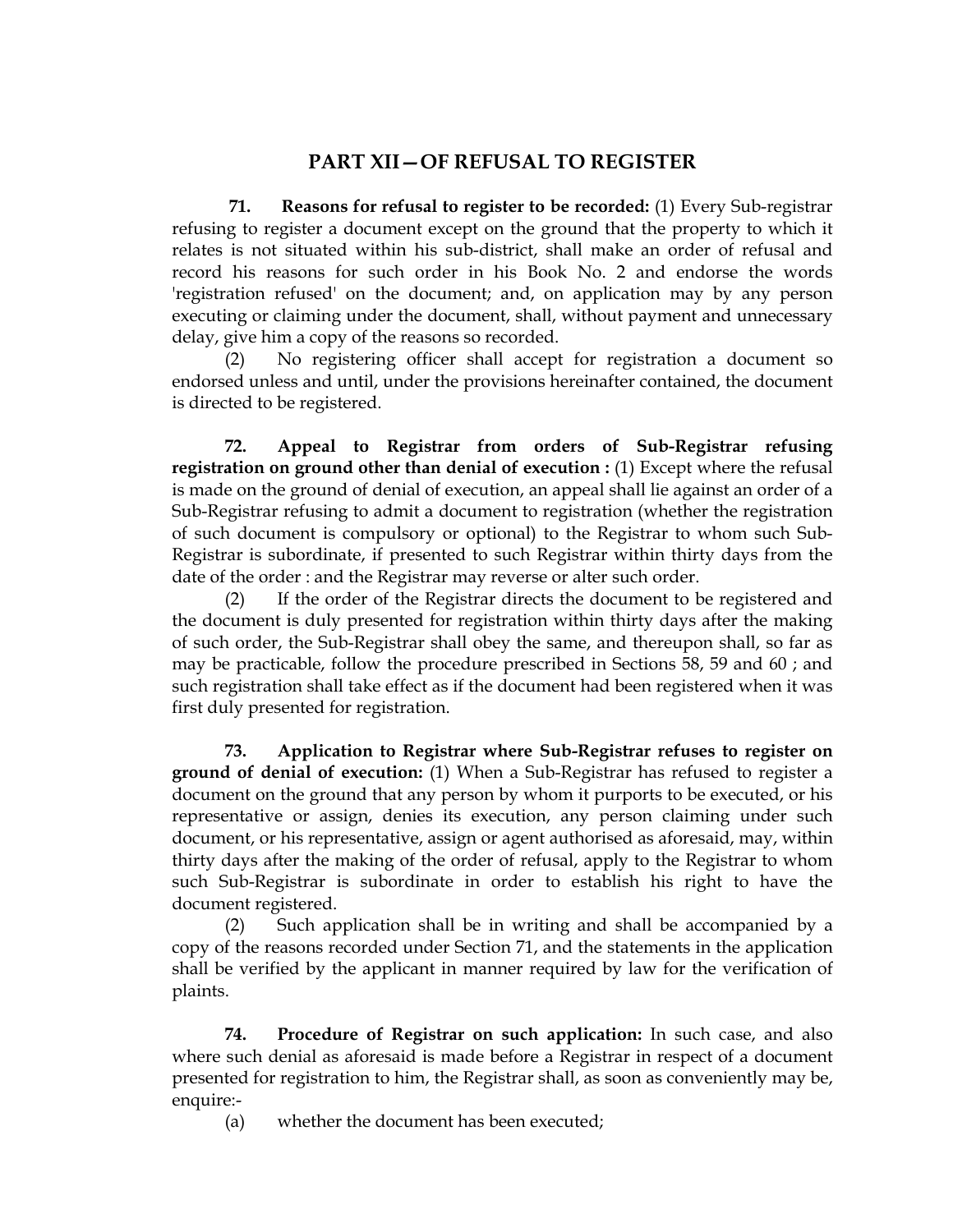(b) whether the requirements of the law for the time being in force have been complied with on the part of the applicant or person presenting the document for registration, as the case may be, so as to entitle the document to registration.

**75. Order by Registrar or register and procedure thereupon:** (1) If the Registrar finds that the document has been executed and that the said requirements have been complied with, he 'hall order the document to be registered.

2) if the document is duly presented for registration within thirty days after the making of such order, the registering officer shall obey the same and thereupon shall, so far as may be practicable, follow the procedure prescribed in Sections 58, 59 and 60.

(3) Such registration shall take effect as if the document had been registered when it was first duly presented for registration.

(4) The Registrar may, for the purpose of any enquiry under Section 74, summon and enforce the attendance of witnesses, and compel them to give evidence, as if he were a Civil Court, and he may also direct by whom the whole or any part of the costs of any such enquiry shall be paid, and such costs shall be recoverable as if they had been awarded in a suit under the Code of Civil Procedure, 1908.

- **76. Order of refusal by Registrar:** (1) Every Registrar refusing:-
- (a) to register a document except on the ground that the property to which it relates is not situate within his district or that the document ought to be registered in the office of a Sub-Registrar; or
- (b) to direct the registration of a document under Section 72 or Section 75: shall make an order of refusal and record the reasons for such order in his Book No. 2 and, on application made by any person executing or claiming under the document, shall, without unnecessary delay, give him a copy of the reasons so recorded.

(2) No appeal lies from any order by a Registrar under this section of Section

72.

**77. Suit in case of order of refusal by Registrar:** Where the Registrar refuses to order the document to be registered, under Section 72 or Section 76, any person claiming under such document, or his representative, assign or agent, may, within thirty days after the making of the order of refusal, institute in the Civil Court, within the local limits of whose original jurisdiction is situate the office in which the document is sought to be registered, a suit for a decree directing the document to be registered in such office if it be duly presented for registration within thirty days after the passing of such decree.

(2) The provisions contained in sub-sections (2) and (3) of Section 75 shall, mutatis mutandis apply to all documents presented for registration in accordance with any such decree, and, notwithstanding anything contained in this Act, the document shall be receivable in evidence in such suit: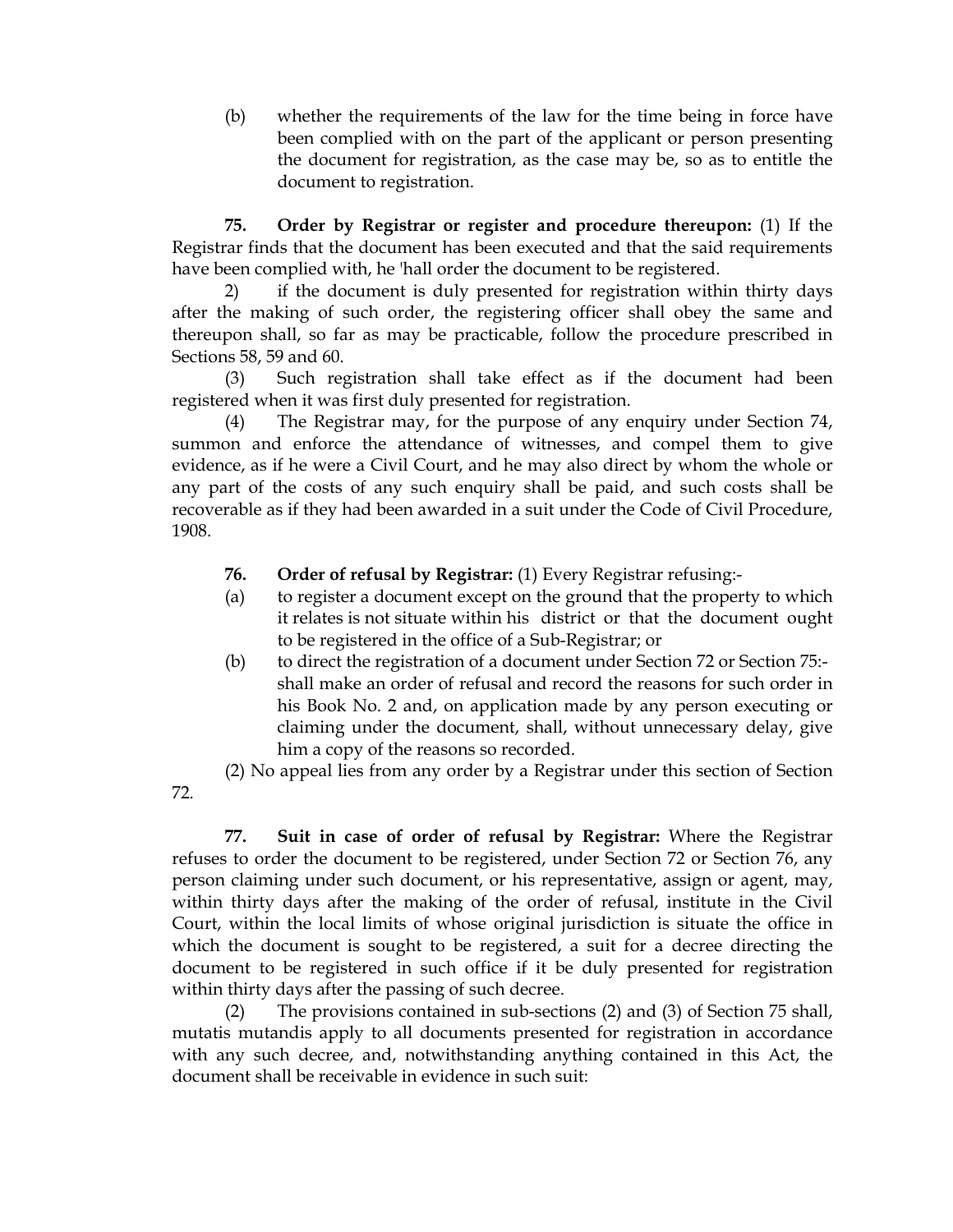Provided that failure to file a suit or the dismissal of a suit filed under this section shall not disentitle a party to any other remedy to which he may be entitled, on the bass of the unregistered document.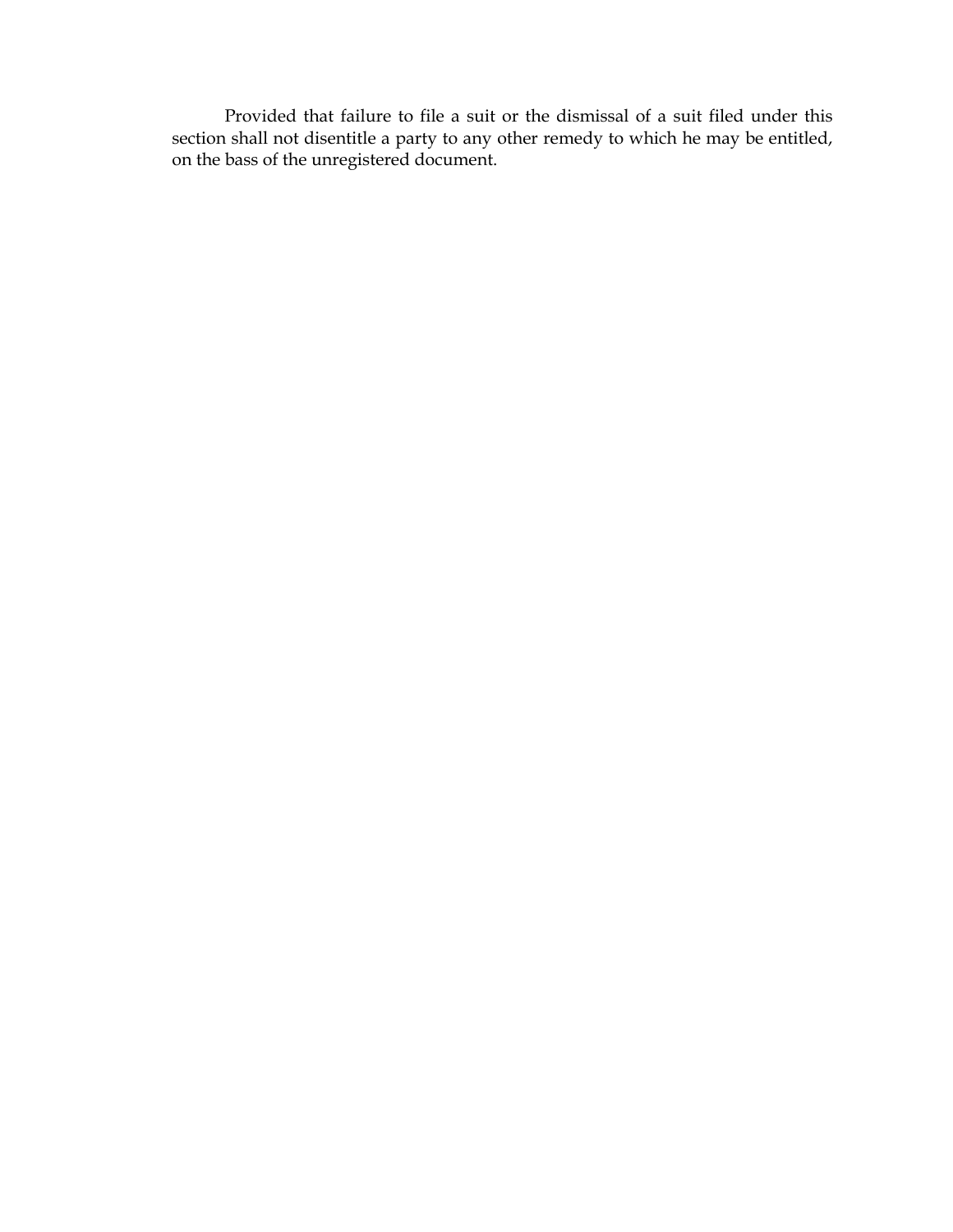## **PART XIII—OF THE FEES FOR REGISTRATION, SEARCHES AND COPIES**

 **78. Fees to be fixed by Provincial Government:** The Provincial Government shall prepare a table of fees payable:-

- (a) for the registration of documents;
- (b) for searching the registers;
- (c) for making or granting copies of reasons, entries or documents, before, on or after registration; and of extra or additional fees payable:-
- (d) for every registration under Section 30;
- (e) for the issue of commission;
- $(f)$  for filing translations;
- (g) for attending at private residences;
- (h) for the safe custody and return of documents; and
- (i) for such other matters as appear to the Provincial Government necessary to effect the purpose of this Act.

**79. Publication of fees:** A table of the fees so payable shall be published in the official Gazette, and a copy thereof in English and the vernacular language of the district shall be exposed to public view in every registration office.

**80. Fees payable on presentation:** All fees for the registration of documents under this Act shall be payable on the presentation of such documents.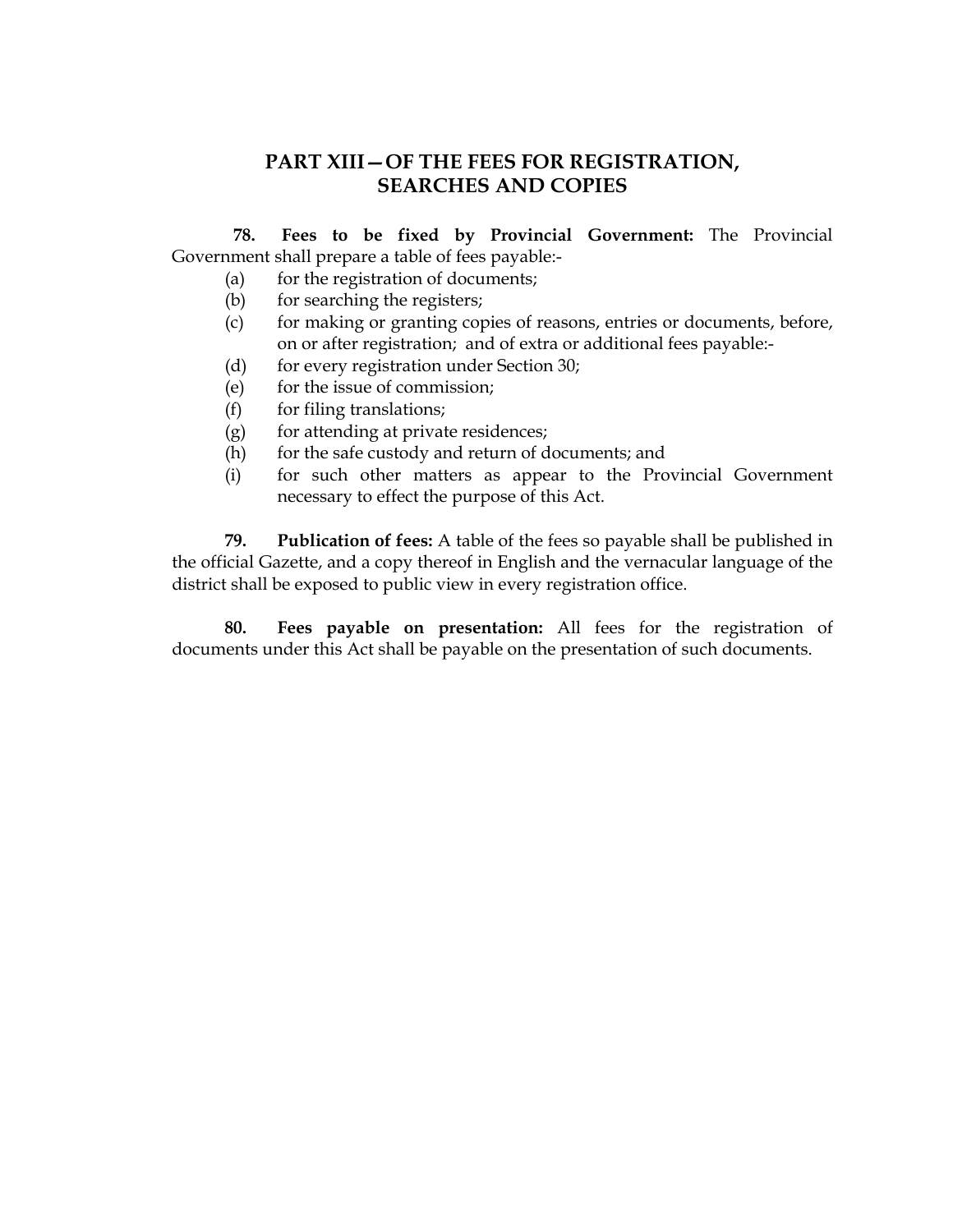## **PART XIV—OF PENALTIES**

 **81. Penalty for incorrectly endorsing, copying translating or registering documents with intent to injure :** Every registering officer appointed under this Act and every person employed in his office for the purposes of this Act, who, being charged with the endorsing, copying, translating or registering of any document presented or deposited under its provisions endorses, copies, translates or registers such document in a manner which he knows or believes to be incorrect, intending thereby to cause knowing it to be likely that he may thereby cause, injury as defined in the Pakistan Penal Code, to any person, shall be punishable with imprisonment for a term which may extend to seven years or with fine, or with both.

#### **82. Penalty for making false statements, delivering false copies or translation, false personation and abetment:** Whoever-

- (a) intentionally makes any false statement, whether on oath or not, and whether it has been recorded or not, before any officer acting in execution of this Act, in any proceeding or enquiry under this Act; or
- (b) intentionally delivers to a registering officer, in any proceeding under Section 19 or Section 21, a false copy or translation of a document, or a false copy of a map or plan ; or
- (c) falsely personates another, and in such assumed character presents any document, or makes any admission or statement, or causes any summons or commission to be issued, of does any other act in any proceeding or enquiry under this Act ; or
- (d) abets anything made punishable by this Act shall be punishable with imprisonment for a term which may extend to seven years, or with fine, or with both.

**83. Registering officer may commence prosecution :** (1) A prosecution for any offence under this Act coming to the knowledge of a registering officer in his official capacity may be commenced by or with the permission of the Inspector-General, the Registrar or the Sub-Registrar, in whose territories, district or subdistrict, as the case may be, the offence has been committed.

(2) Offences punishable under this Act shall be, triable by any Court or officer exercising powers not less then those of a Magistrate of the Second Class.

**84. Registering officers to be deemed public servants:** (1) Every registering officer appointed under this Act shall be deemed to be a public servant within the meaning of the Pakistan Penal Code.

(2) Every person shall be legally bound to furnish information to such registering officer when required by him to do so.

(3) In Section 228 of the Pakistan Penal Code, the words 'judicial proceeding' shall be deemed to include any proceeding under this Act.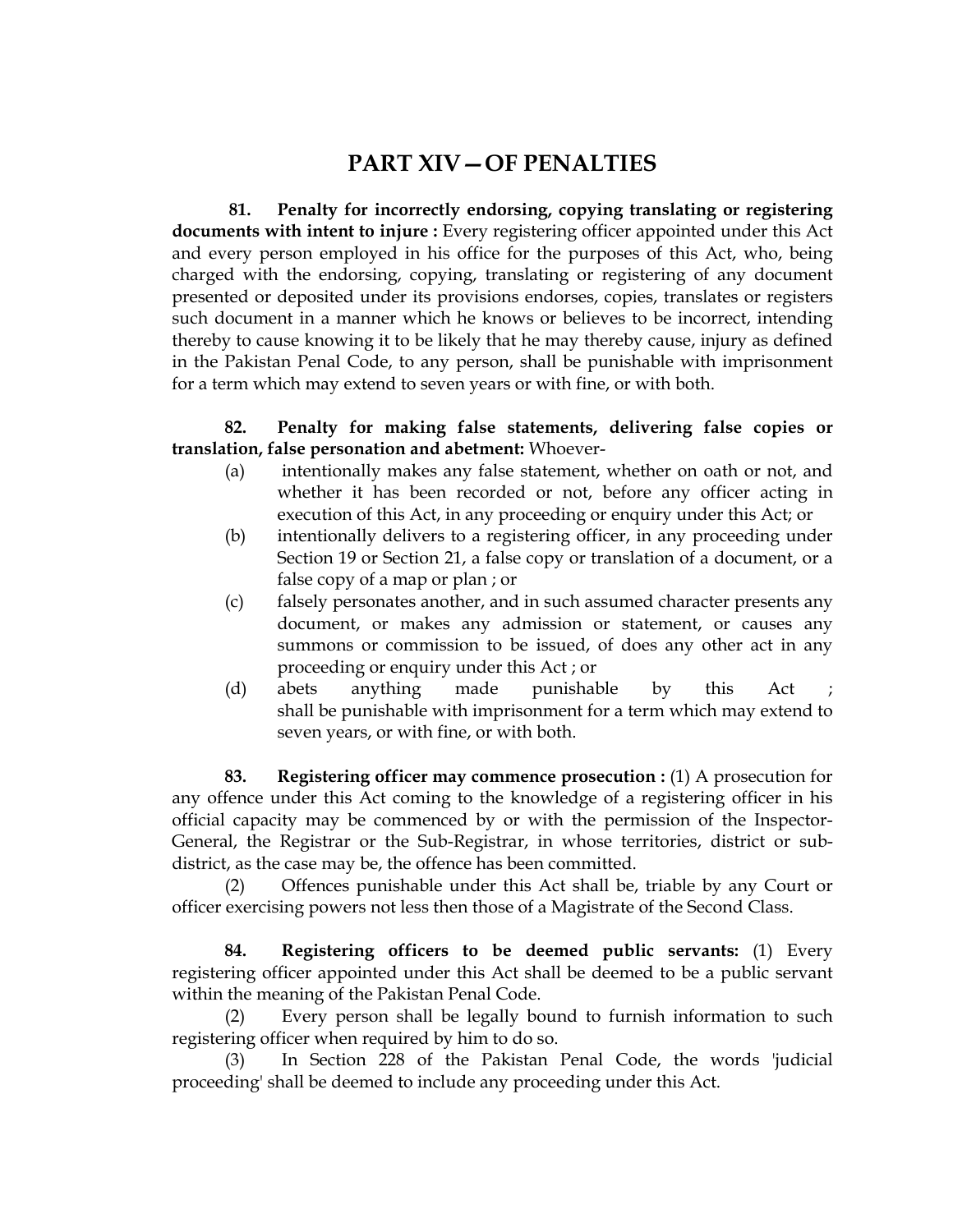## **PART XV—MISCELLANEOUS**

 **85. Destruction of unclaimed documents:** Documents (other than wills) remaining unclaimed in any registration office for a period exceeding two years may be destroyed.

**86. Registering officer not liable for thing 'bona fide' done or refused in his official capacity:** No registering officer shall be liable to any suit, claim or demand by reason of anything in good faith done or refused in his official capacity.

**87. Nothing so done invalidated by defect in appointment or procedure:** (1) Nothing done in good faith pursuant to this Act or any Act hereby repealed, by any registering officer, shall be deemed invalid merely by reason of any defect in his appointment or procedure.

(2) Any defect in or the want of authority of a person to present a document shall not be itself, render invalid the registration of the document or the transaction effected by it.

**88. Registration of documents executed by Government Officers or certain public functionaries :** (1) Notwithstanding anything herein contained, it shall not be necessary for any officer of Government, or for any Official Trustee or Official Assignee or for the receiver on Registrar of a High Court, to appear in person or by agent at any registration office in any proceeding connected with the registration of any instrument executed by him in his official capacity, or to sign as provided in Section 58.

(2) Where any instrument so executed, the registering officer, to whom such instrument is presented for registration may, if. he thinks fit, refer to any Secretary to Government or to such officer of Government Administrator-General, official Trustee, official Assignee, Receiver of Registrar, as the case may be,- for information respecting the same, and, on being satisfied of the executions thereof, shall register the instrument.

**89. Copies of certain orders, certificates and instruments to be sent to registering officers and filed:** (1) Every officer granting a loan under the Land Improvement Loans Act, 1883, shall send a copy of his order to the registering officer within the local limits of whose jurisdiction the whole or any part of the land to be improved or of the land, to be granted as collateral security, is situate, and such registering officer shall file the copy in his Book No.1.

(2) Every Court granting a certificate of sale of immovable property under the Code of Civil Procedure, 1908 shall send a copy of such certificate to the registering officer within the local limits of whose jurisdiction the whole or any part of the immovable property comprised in such certificate is situate and such officer shall file the copy in his Book No.1.

Every officer and every co-operative society granting any such loan as is referred to in clause  $(x)$  of sub-section  $(2)$  of Section 17, shall send a copy of any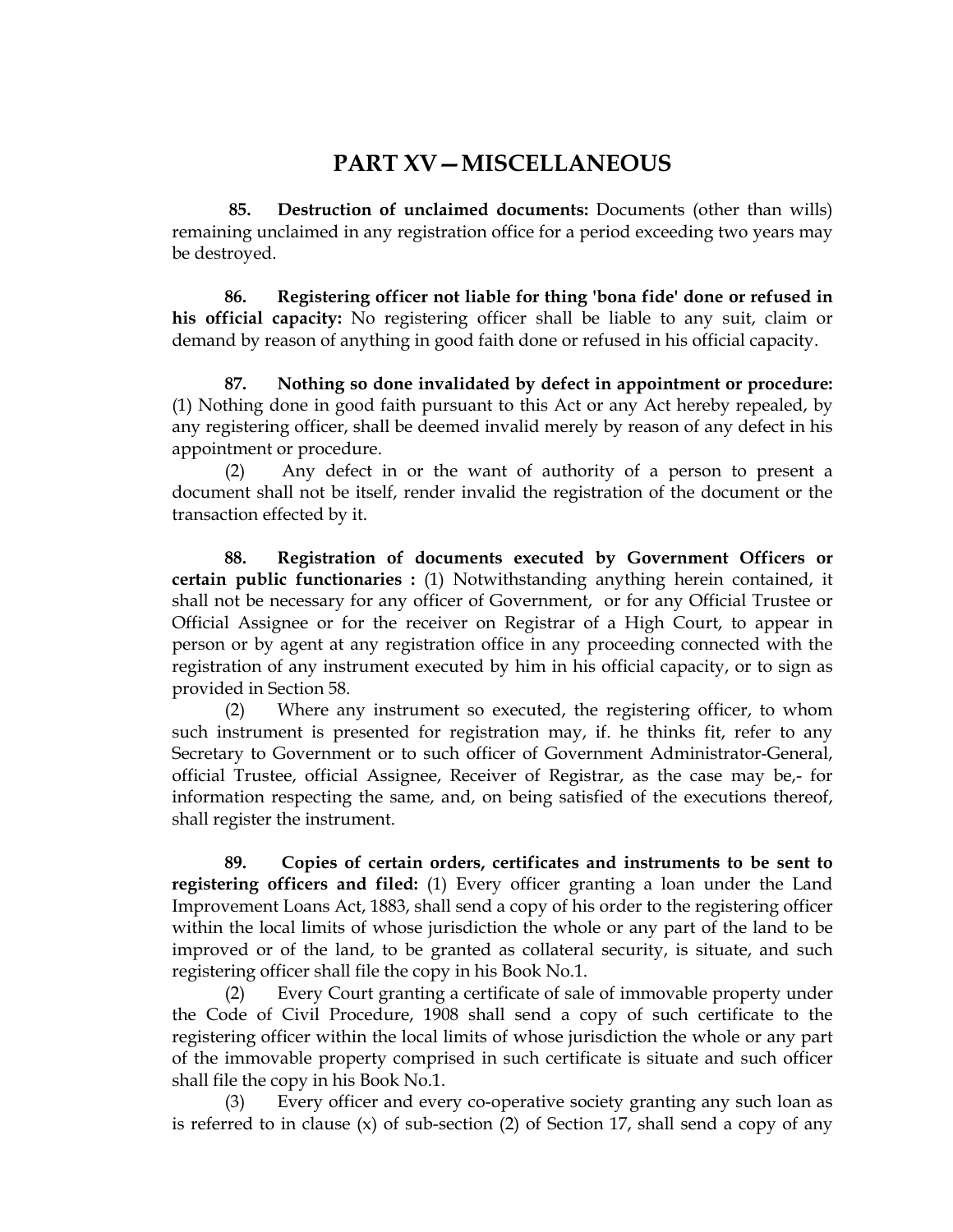instrument whereby immovable property is mortgaged for the purpose of securing the repayment of the loan, and if any such  $\land$  property is mortgaged for the same purpose in the order granting the loan, a copy also of that order to the registering officer within the local limits of whose jurisdiction the whole or any part of the property so mortgaged is situate, and such registering officer shall file the copy or copies, as the case may be, in his Book No.1.

(4) Every Revenue Officer granting a certificate of sale to the purchaser of immovable property sold by public auction shall send a copy of the certificate to the registering officer within the local limits of whose jurisdiction the whole or any part of the property comprised in the certificate is situate, and such officer shall file the copy in his Book No.1.

#### **Exemptions from Act**

 **90. Exemption of certain documents executed by or in favour of Government:** (1) Nothing contained in this Act or in the Registration Act, 1877, or in the Registration Act, 1871, or in any Act thereby repealed, shall be deemed to require or to have at any time required, the registration of any of the following documents or maps, namely: -

- (a) documents issued, received or attested by any officer engaged in making a settlement or revision of settlement of land-revenue, and which form part of the records of such settlement ; or
- (b) documents and map, issued, received or authenticated by any officer engaged on behalf of Government in making or revising the survey of any land, and which form part of the record of such survey ; or
- (c) documents which, under any law for the time being in force, are filed periodically in any revenue office by patwaris or other officer charged with the preparation of village-records ; or
- (d) sanads, inam, title-deeds and other documents purporting to be or to evidence grants of assignments by Government of land or of any interest in land ; or
- (e) notices given under Section 74 or Section 78 of the Sindh Land Revenue Code, 1879 (Sindh Act, V of 1879)] of relinquishment of occupancy by occupants, or of alienated land by holders of such land.

(2) All such documents and maps shall, for the purposes of Sections 48 and 49, be deemed to have been and to be registered in accordance with the provisions of this Act.

**91. Inspection and copies of such documents :** Subject to such rules and the previous payment of such fees as the Provincial Government prescribed in this behalf, all documents and maps mentioned in Section 90, clauses (a), (b), (c) and (e) and all registers of the documents mentioned in clause (d), shall be open to the inspection of any person applying to inspect the same, and, subject as aforesaid, copies of such documents shall be given to all persons applying for such copies.

**92. Burmese registration rules confirmed:** [Repealed by the A.O., 1937.]